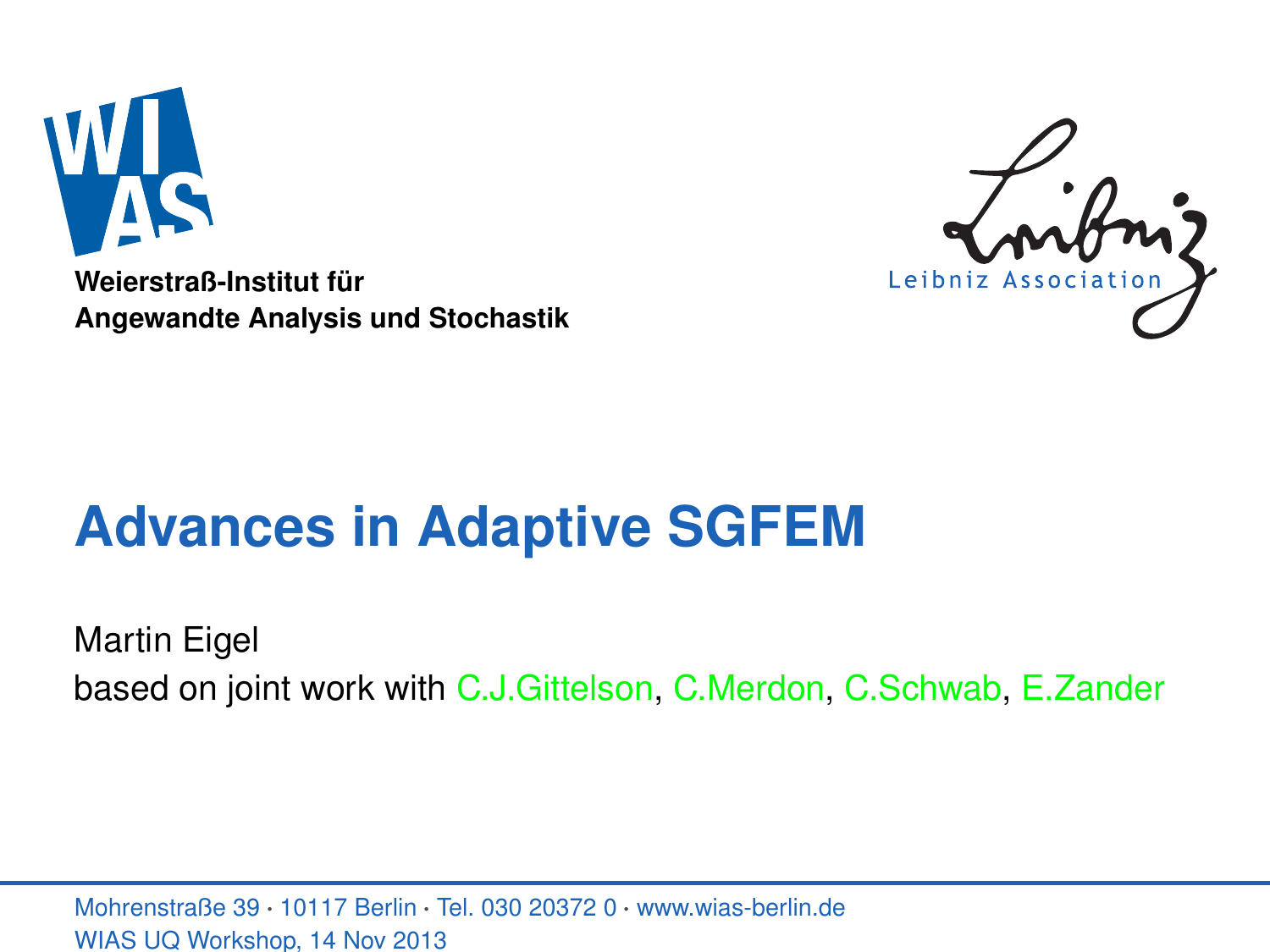

Elliptic BVP on Lipschitz  $D \subset \mathbb{R}^d$ ,  $u \in L^2$  $_{\pi}^{2}(\Gamma)\otimes H_{0}^{1}(D),$ 

$$
-\nabla \cdot (a\nabla u) = f \quad \text{in } \Gamma \times D \quad \text{and} \quad u|_{\partial D} = 0.
$$

Expansion of random field *a*

$$
a(y,x) = a_0(x) + \sum_{m=1}^{\infty} y_m a_m(x)
$$

with independent and uniformly distributed random variables

$$
y=(y_m)_{m=1}^\infty\in\varGamma:=[-1,1]^\infty
$$

and

$$
\sum_{k=1}^\infty \left|\left|\frac{a_m}{a_0}\right|\right|_{L^\infty(D)}<1,\quad a_0>0,\quad a_0,1/a_0\in L^\infty(D).
$$

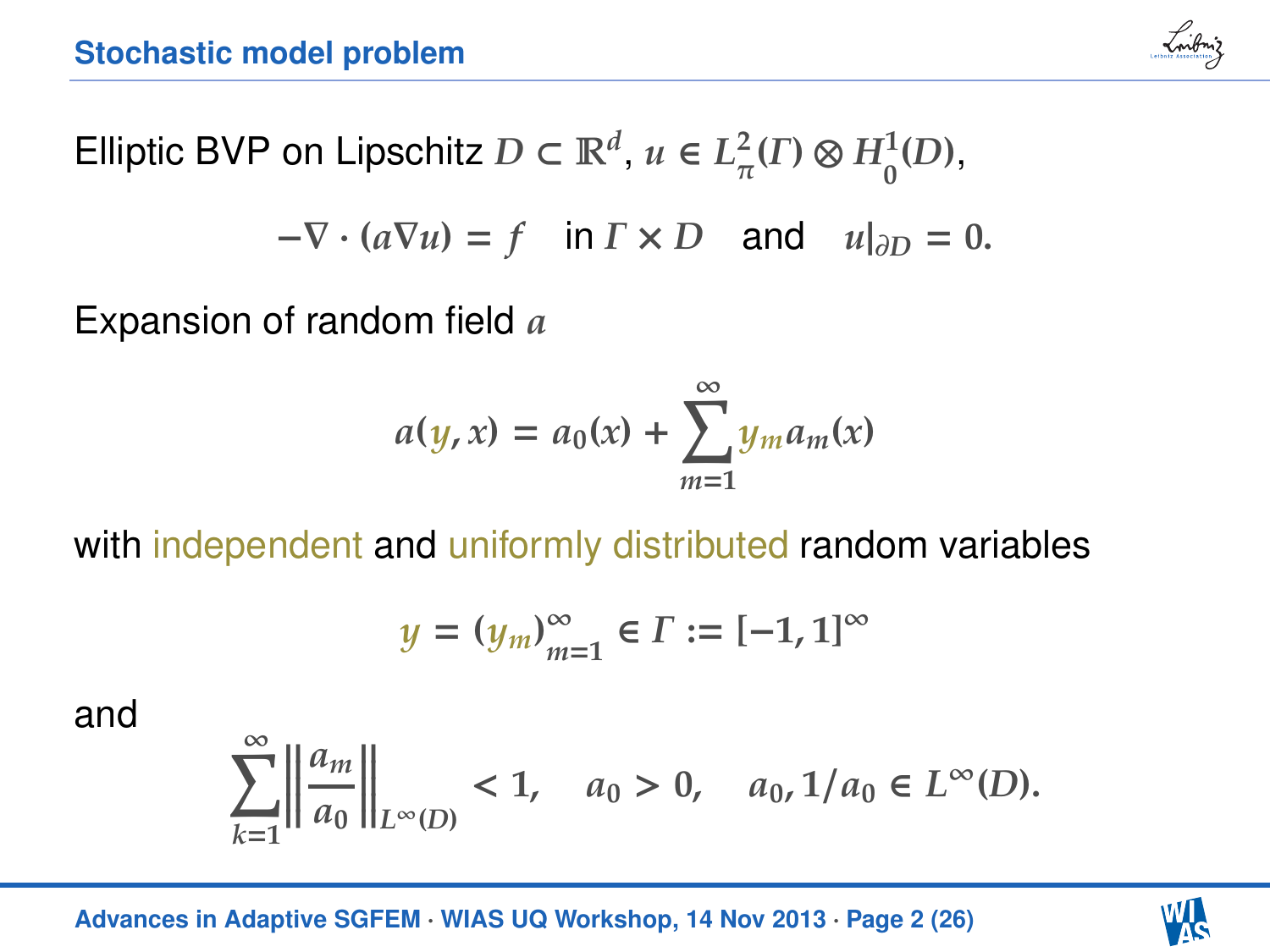

- **■** determined by  $\mathcal{F} := \{ \mu \in \mathbb{N}_0^\infty : \# \operatorname{supp} \mu < \infty \}$
- **■** for  $\mu \in \mathcal{F}$ , tensorised Legendre polynomials

$$
P_{\mu}(y) := \prod_{m \in \text{supp }\mu} P_{\mu_m}(y_m)
$$

form basis of  $L^2_\pi$  $\frac{2}{\pi}(\Gamma)$ 

■ three-term recursion of orthogonal polynomials

$$
y_m P_\mu(y) = \beta_{\mu_m+1} P_{\mu+\epsilon_m}(y) + \beta_{\mu_m} P_{\mu-\epsilon_m}(y)
$$

with  $(\epsilon_m)_n = \delta_{mn}$ 

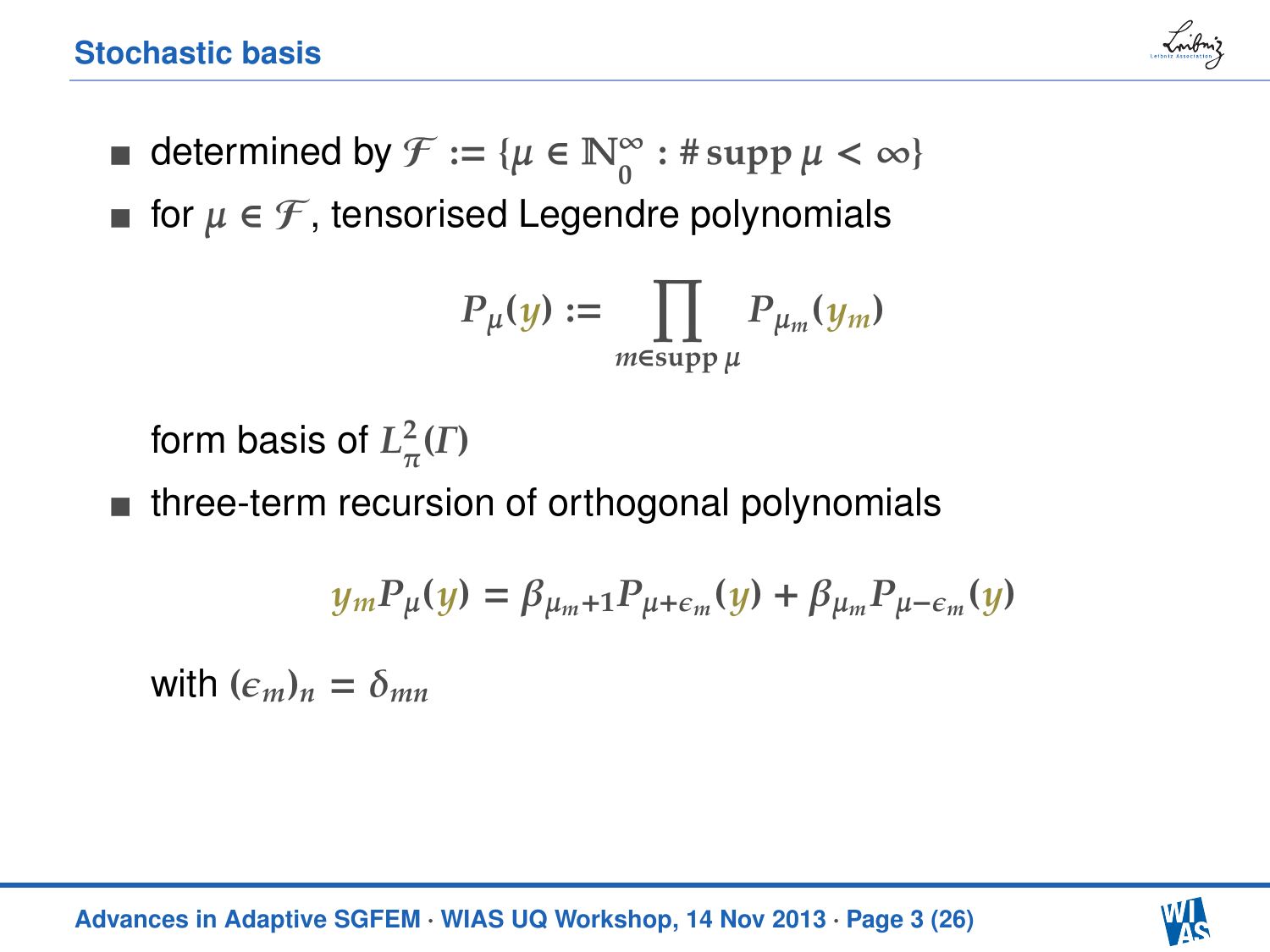

Action of  $A: v \mapsto -\nabla \cdot (a(y)\nabla v)$  on  $u = (u_\mu)_{\mu \in \mathcal{F}}$  takes the form

$$
(Au)_\nu = A_0 u_\nu + \sum_{m=1}^{\infty} A_m (\beta_{\mu_m+1} u_{\nu+\epsilon_m} + \beta_{\nu_m} u_{\nu-\epsilon_m})
$$

for  $\nu \in \mathcal{F}$  with

 $A_0 v := -\nabla \cdot (a_0 \nabla v)$  and  $A_m v := -\nabla \cdot (a_m \nabla v)$ .

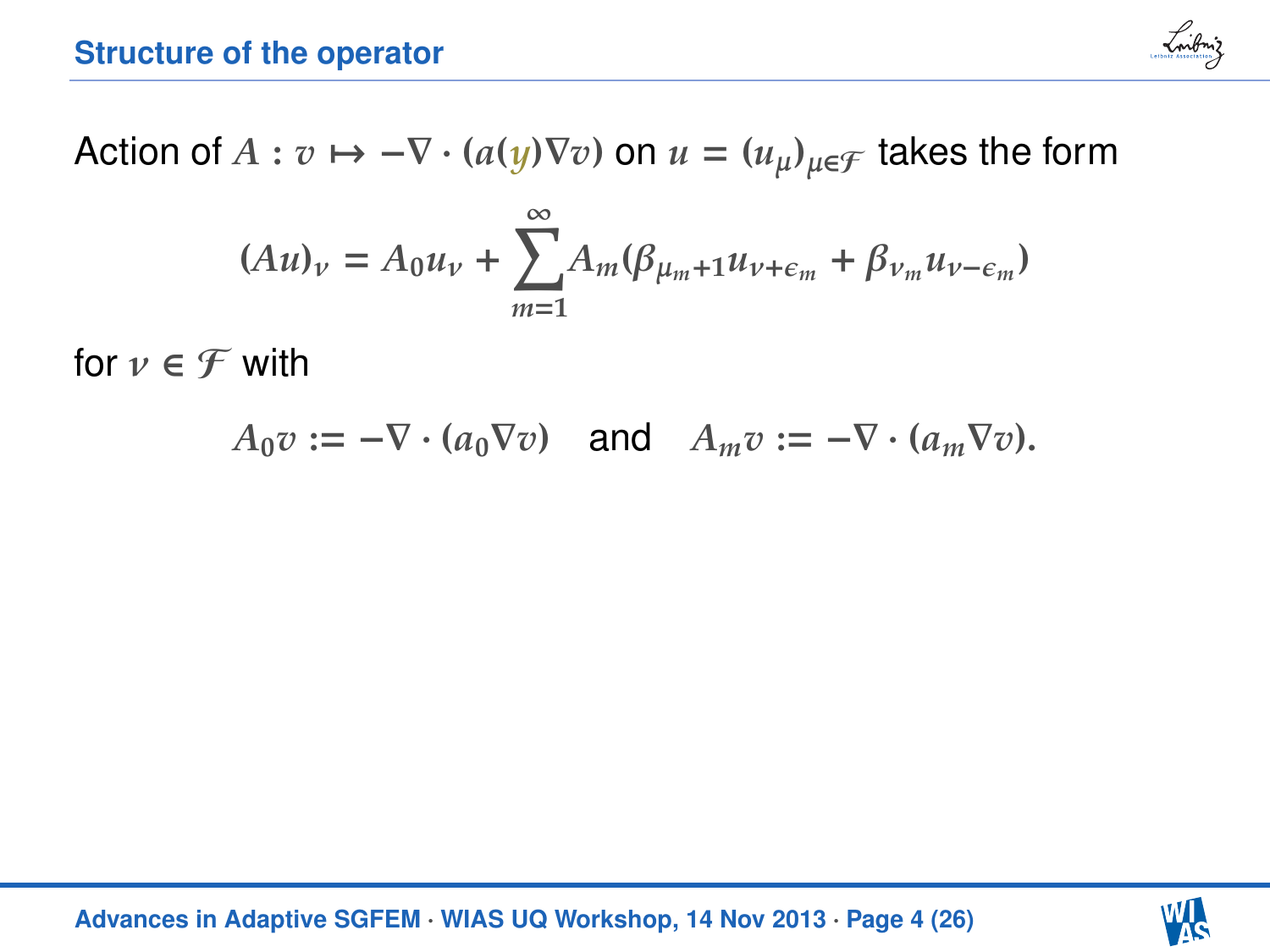

Action of  $A: v \mapsto -\nabla \cdot (a(y)\nabla v)$  on  $u = (u_\mu)_{\mu \in \mathcal{F}}$  takes the form

$$
(Au)_\nu = A_0 u_\nu + \sum_{m=1}^{\infty} A_m (\beta_{\mu_m+1} u_{\nu+\epsilon_m} + \beta_{\nu_m} u_{\nu-\epsilon_m})
$$

for  $\nu \in \mathcal{F}$  with

$$
A_0 v := -\nabla \cdot (a_0 \nabla v) \quad \text{and} \quad A_m v := -\nabla \cdot (a_m \nabla v).
$$

Expansion of solution

$$
u(y, x) = \sum_{\mu \in \mathcal{F}} u_{\mu}(x) P_{\mu}(y)
$$

where coefficients  $u_{\mu} \in H_0^1(D)$  satisfy

 $Au = f$ .

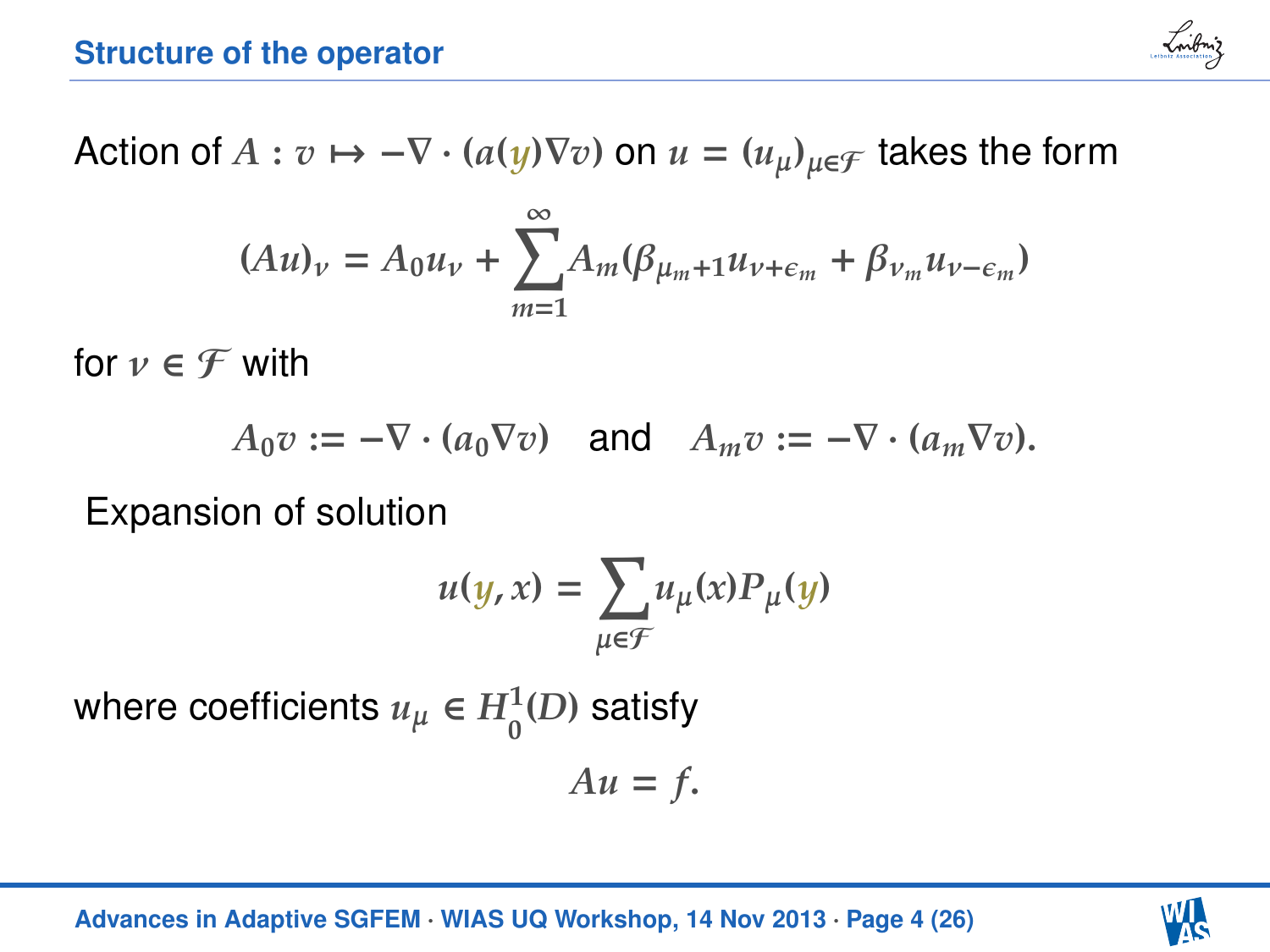

### $Au = f$  is represented by



with a basis  $\{\varphi_j\}_{j=1}^{\infty}$  $\sum_{j=1}^{\infty}$  of  $H_{0}^{1}(D)$  and

$$
\left[A_{\mu}\right]_{ij} = \langle A_0 \varphi_i^{\mu}, \varphi_j^{\mu} \rangle \quad \text{and} \quad \left[B_{\mu_1, m, c}^{\mu_2}\right]_{ij} = \beta_{\mu_m + c}^m \langle A_m \varphi_i^{\mu_1}, \varphi_j^{\mu_2} \rangle
$$

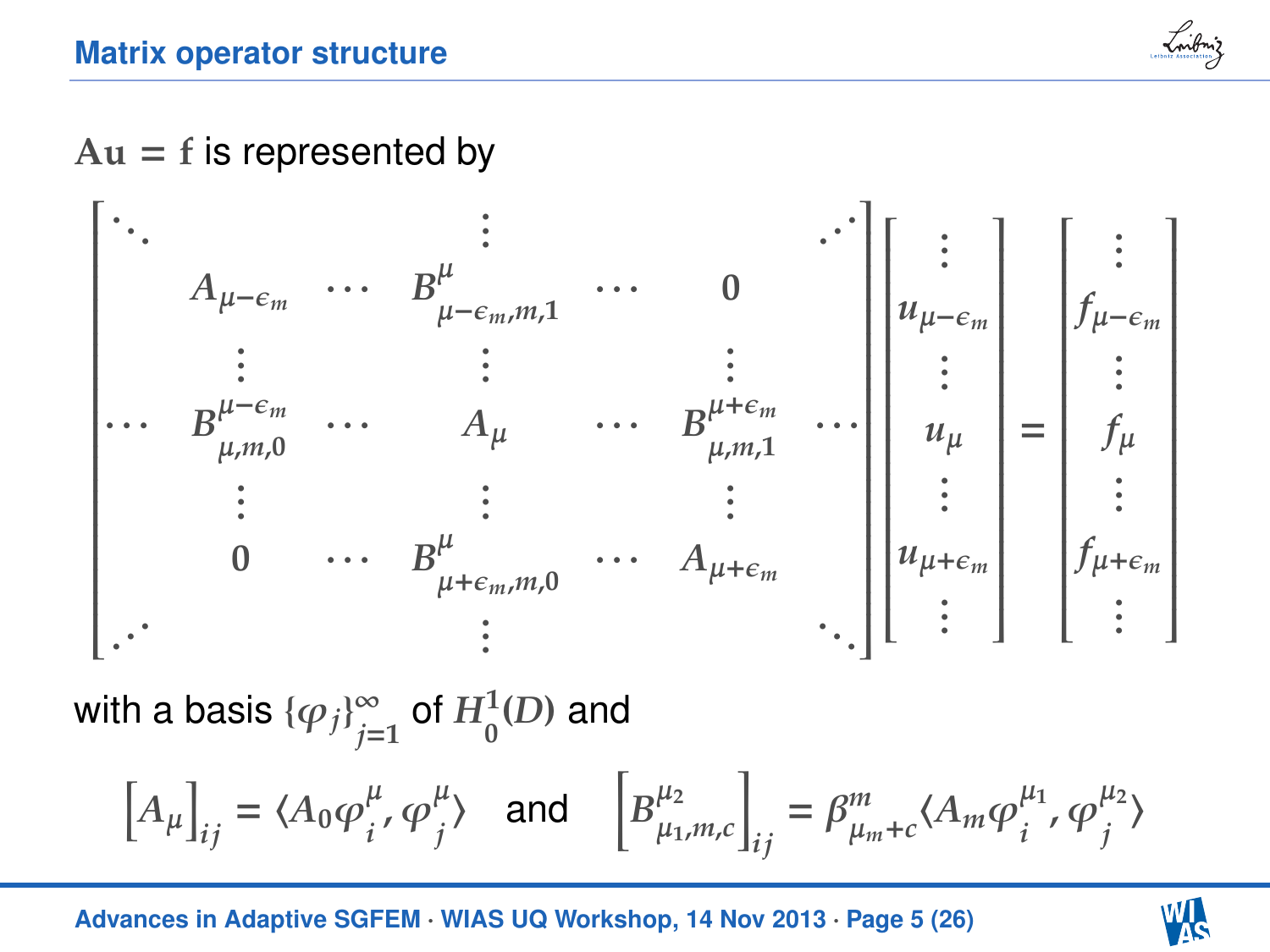

For a finite set  $\Lambda \subset \mathcal{F}$  and the Galerkin projection  $u_{\Lambda} = \sum_{\mu \in \Lambda} u_{\Lambda, \mu}(x) P_{\mu}(y) \in \mathcal{V}_{\Lambda}$ , define the residual  $r(u_A) := A(u - u_A) = f - Au_A$ .

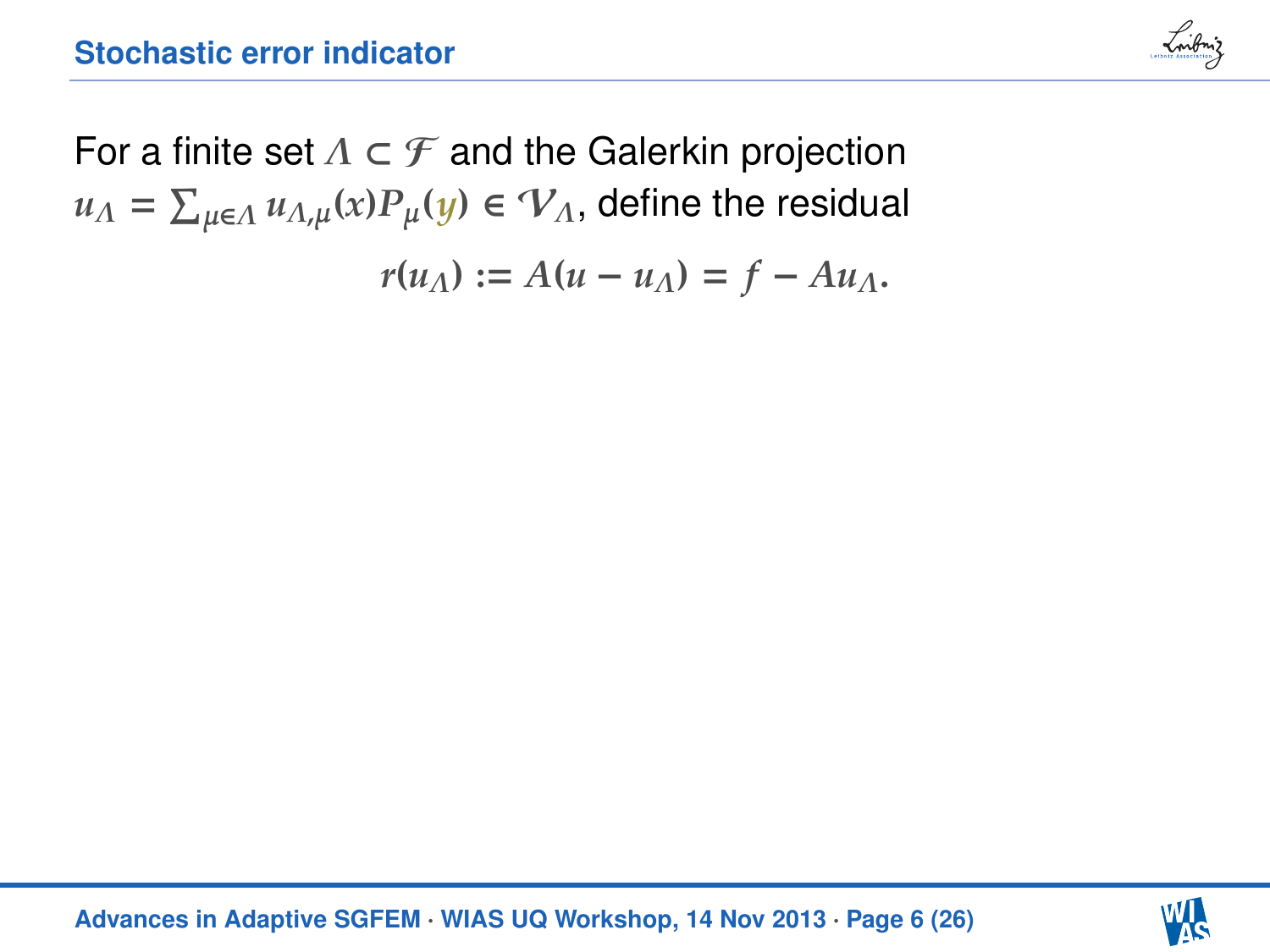

For a finite set  $\Lambda \subset \mathcal{F}$  and the Galerkin projection  $u_{\Lambda} = \sum_{\mu \in \Lambda} u_{\Lambda, \mu}(x) P_{\mu}(y) \in \mathcal{V}_{\Lambda}$ , define the residual  $r(u_A) := A(u - u_A) = f - Au_A$ .

Then, for *ν* in boundary  $\partial \Lambda \subset \mathcal{F} \setminus \Lambda$ , i.e.  $\nu = \mu \pm \epsilon_m$  for  $\mu \in \Lambda$ ,

$$
r_{\nu}(u_{\Lambda}) = \sum_{m=1}^{\infty} A_m(\beta_{\nu_m+1}u_{\Lambda,\nu+\epsilon_m} + \beta_{\nu_m}u_{\Lambda,\nu-\epsilon_m})
$$

$$
|| (r_{\nu})_{\nu \in \partial \Lambda}(u_{\Lambda}) || \le \zeta(u_{\Lambda}, \partial \Lambda) := \left( \sum_{\nu \in \partial \Lambda} \zeta_{\nu}(u_{\Lambda})^2 \right)^{1/2}
$$

with upper bound

$$
\zeta_{\nu}(u_{\Lambda}) := \sum_{m=1}^{\infty} \left\| \frac{a_m}{a_0} \right\|_{L^{\infty}(D)} (\beta_{\nu_m+1} || u_{\Lambda,\nu+\epsilon_m} || + \beta_{\nu_m} || u_{\Lambda,\nu-\epsilon_m} ||).
$$

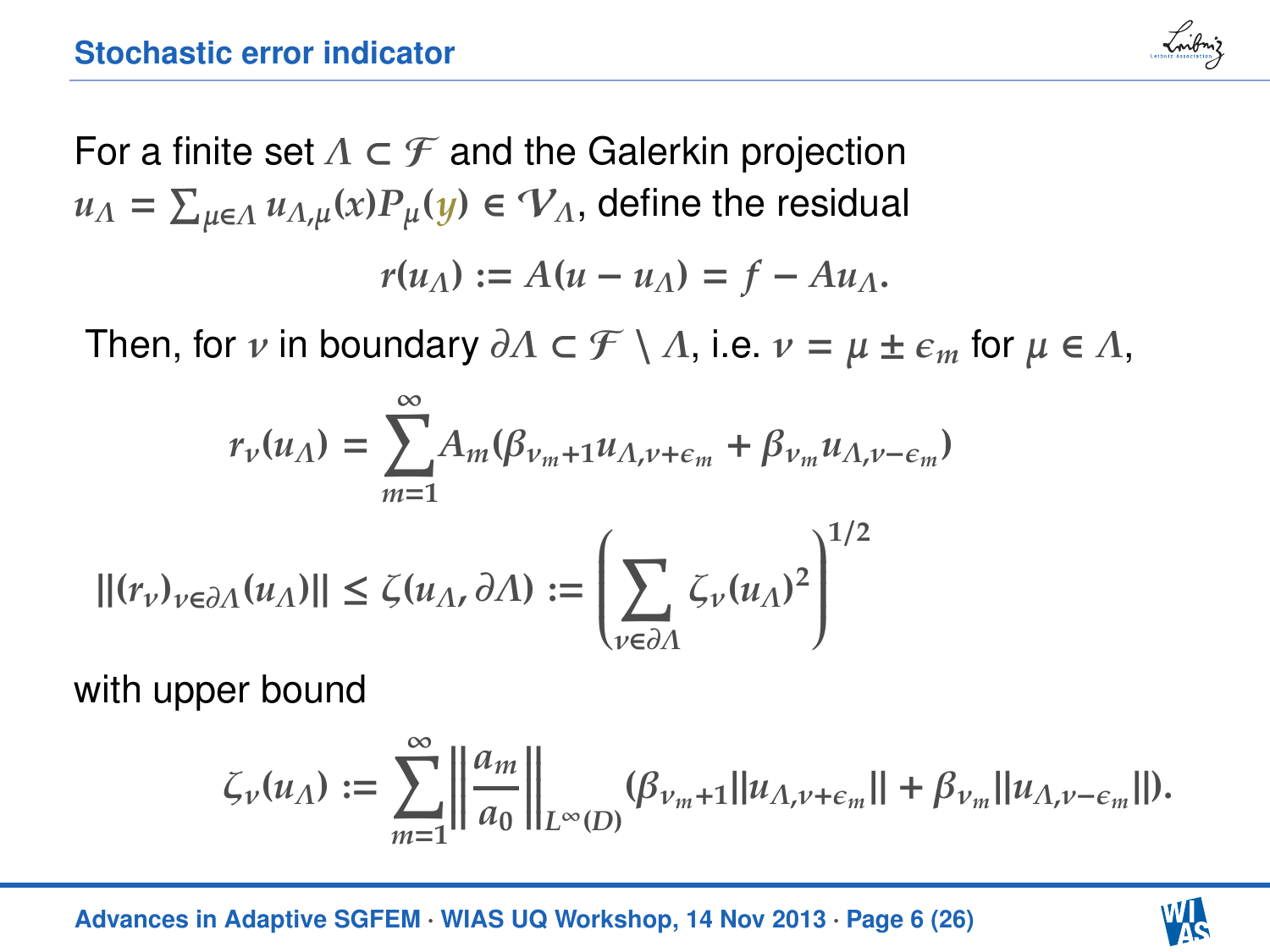

The Galerkin projection  $u_{\Lambda} \in \prod_{\mu \in \Lambda} H_0^1(D)$ 

$$
\langle Au_{\Lambda},v_{\Lambda}\rangle=\langle f,v_{\Lambda}\rangle\qquad\forall\;v_{\Lambda}\in\prod_{\mu\in\Lambda}H^1_0(D)
$$

yields the equivalence

$$
||u - u_{\Lambda}||_{A} \approx ||(r_{\nu})_{\nu \in \partial \Lambda}(u_{\Lambda})||_{A^*}
$$

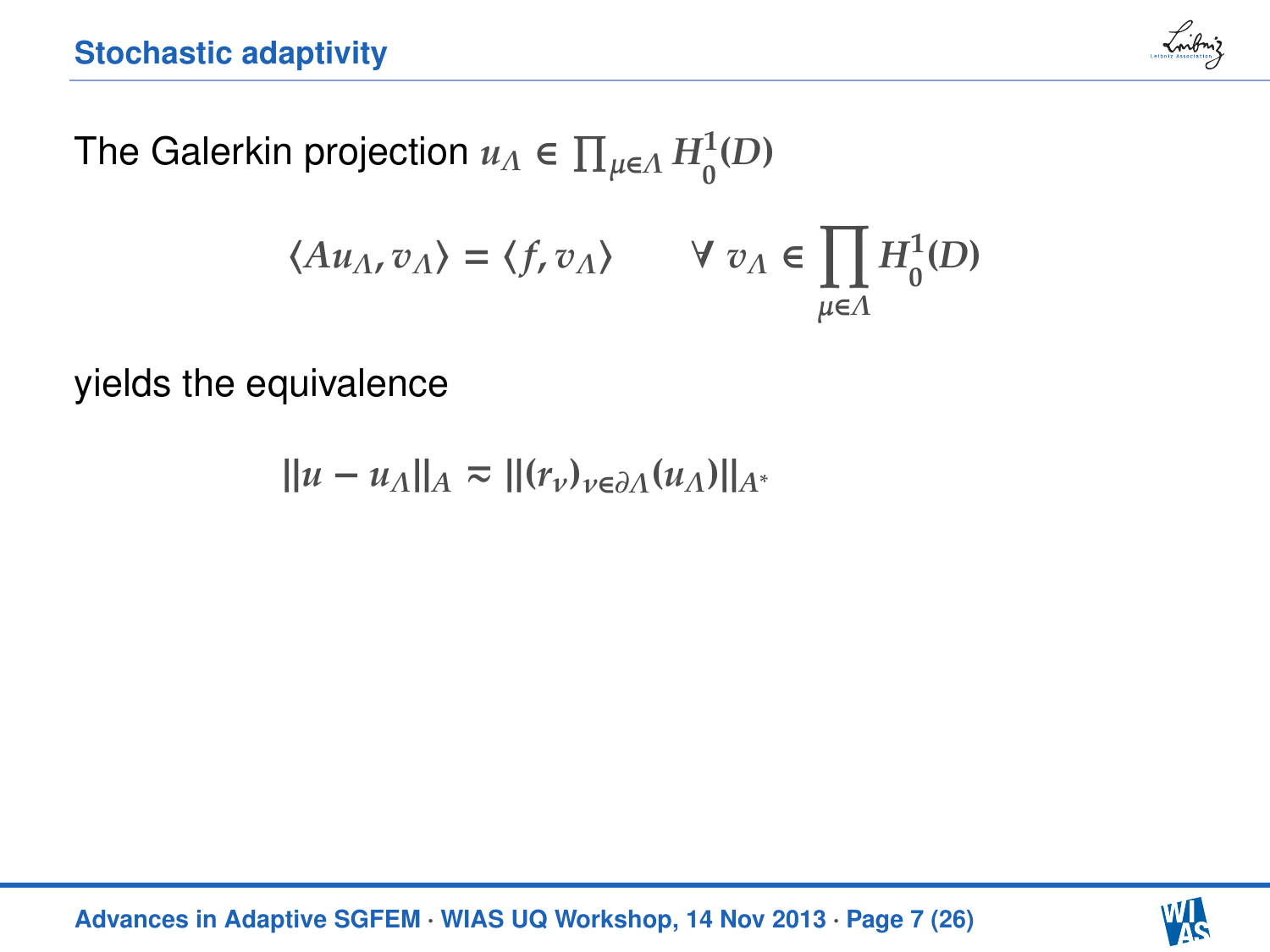

The Galerkin projection  $u_{\Lambda} \in \prod_{\mu \in \Lambda} H_0^1(D)$ 

$$
\langle Au_{\Lambda},v_{\Lambda}\rangle=\langle f,v_{\Lambda}\rangle\qquad\forall\;v_{\Lambda}\in\prod_{\mu\in\Lambda}H^1_0(D)
$$

yields the equivalence

$$
||u-u_\Lambda||_A \eqsim ||(r_\nu)_{\nu\in\partial\Lambda}(u_\Lambda)||_{A^*} \leq \zeta(u_\Lambda,\partial\Lambda).
$$

Indicators  $\zeta_{\nu}$  can be used to enlarge  $\Lambda$  by  $\Theta \subset \partial \Lambda$  s.t.

$$
\sum_{v\in \Theta}\zeta_v(u_{\varLambda})\geq \vartheta \sum_{v\in \partial {\varLambda}}\zeta_v(u_{\varLambda})\qquad 0<\vartheta\leq 1.
$$

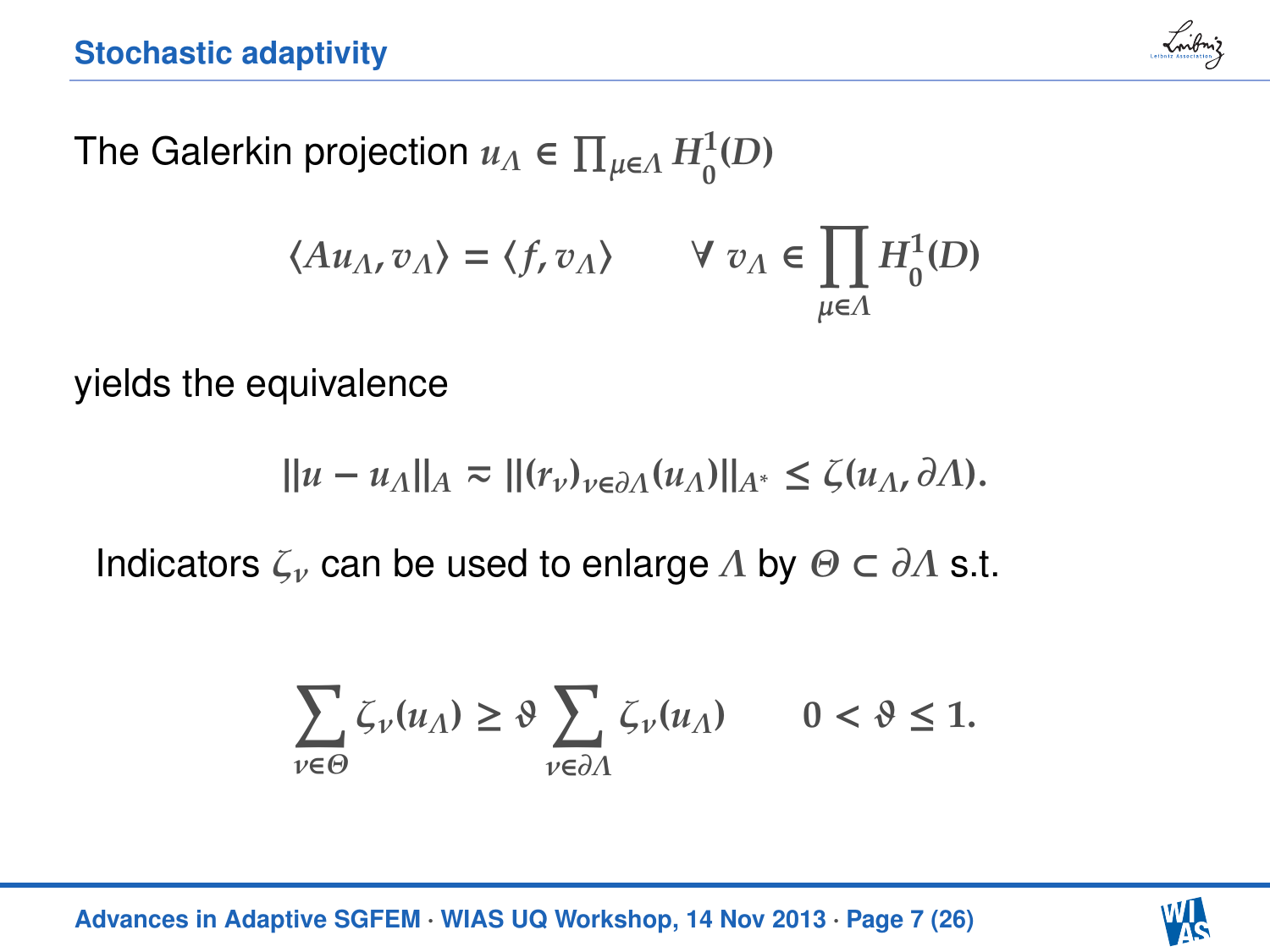

## For

- some simplicial mesh  $\mathcal T$  of  $D$
- elements  $T \in \mathcal{T}$  and edges  $E \in \mathcal{E}$
- edge jump  $[v]_E$  and normals  $n_E$  for  $E \in \mathcal{E}$
- polynomial degree  $p$

let  $\mathcal{V}_p(\mathcal{T})$  ⊂  $H^1_0(D)$  denote the conforming space of piecewise polynomials of degree  $p$  on  $\mathcal T$ .

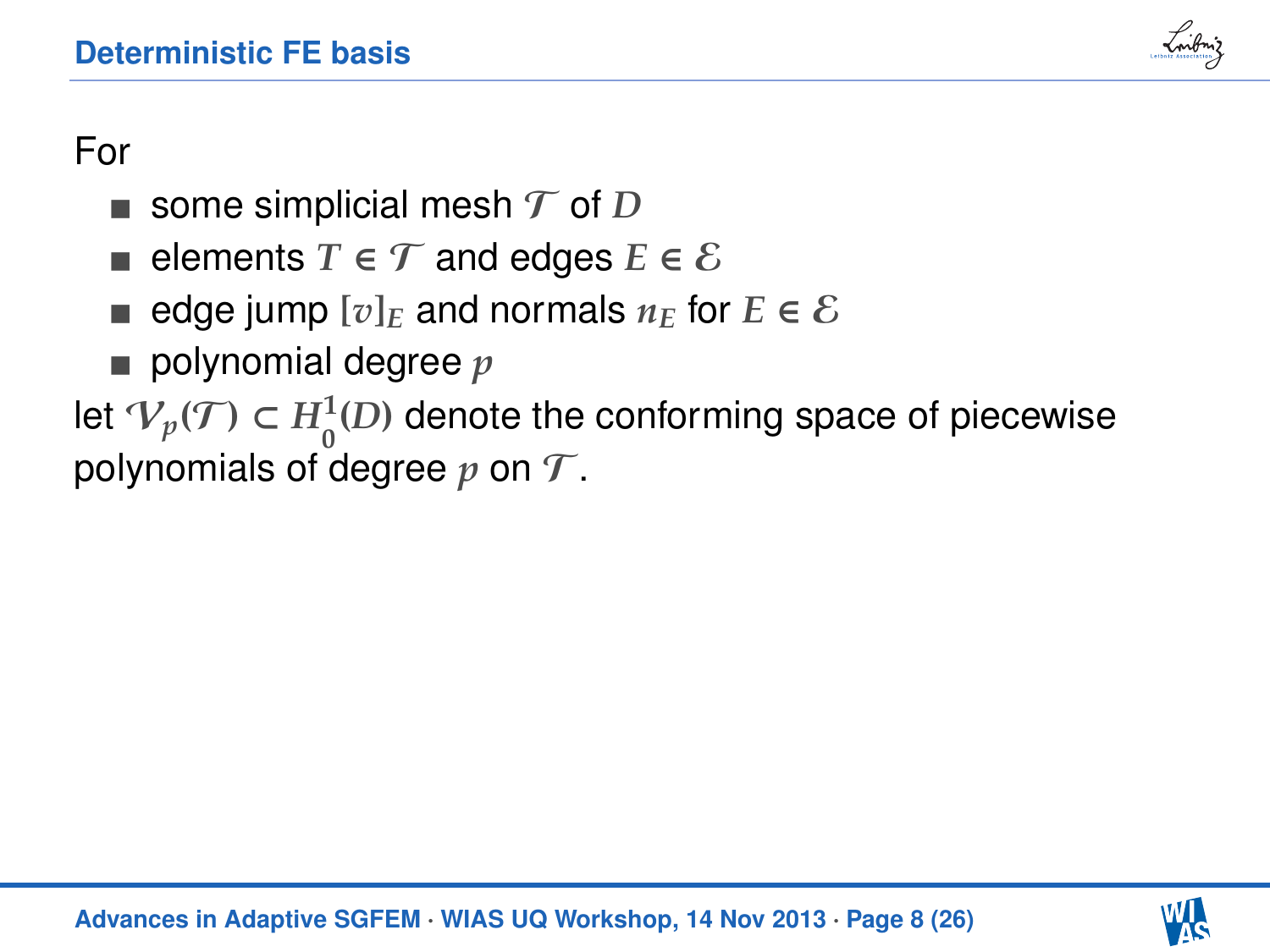

# For

- some simplicial mesh  $\mathcal T$  of  $D$
- elements  $T \in \mathcal{T}$  and edges  $E \in \mathcal{E}$
- edge jump  $[v]_E$  and normals  $n_E$  for  $E \in \mathcal{E}$
- polynomial degree *p*

let  $\mathcal{V}_p(\mathcal{T})$  ⊂  $H^1_0(D)$  denote the conforming space of piecewise polynomials of degree  $p$  on  $\mathcal T$ .

# A fully discrete approximation of *u* with

- **finite element space**  $V_p(\mathcal{T})$  **and**
- $\blacksquare$  index set  $\Lambda \subset \mathcal{F}$

is given by

$$
u_N(y,x)=\sum_{\mu\in\Lambda}u_{N,\mu}(x)P_\mu(y),\quad u_N=(u_{N,\mu})_{\mu\in\Lambda}\in\prod_{\mu\in\Lambda}V_p(\mathcal{T}).
$$

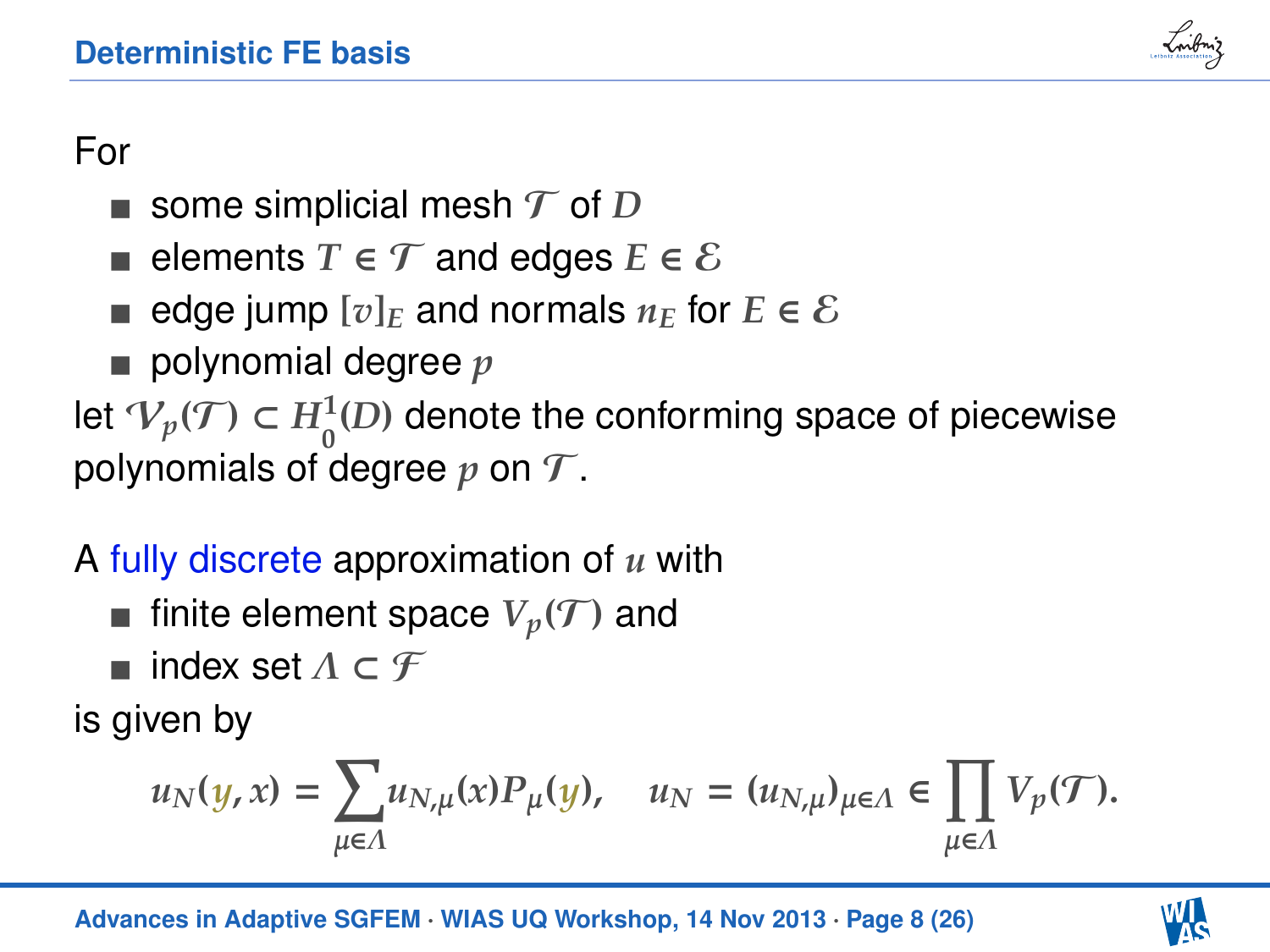

### Residual

$$
\langle r_{\mu}(u_N), v \rangle := \int_D f \delta_{\mu 0} v - \sigma_{N, \mu} \cdot \nabla v \, dx \quad \text{with numerical flux}
$$

$$
\sigma_{N, \mu} := a_0 \nabla u_{N, \mu} + \sum_{m=1}^{\infty} a_m \nabla (\beta_{\mu_m + 1} u_{N, \mu + \epsilon_m} + \beta_{\mu_m} u_{N, \mu - \epsilon_m}).
$$

Local error estimator for  $T \in \mathcal{T}$ 

$$
\eta_T(u_N,\Lambda)^2:=\sum_{\mu\in\Lambda}\left(h_T^2\|f\delta_{0\mu}+\nabla\cdot\sigma_{N,\mu}\|_T^2+h_T\|[\sigma_{N,\mu}\cdot\nu_E]_E\|_{\mathcal{E}(T)}^2\right).
$$

For Galerkin projection  $u_N \in \prod_{\mu \in \Lambda} v_P(\mathcal{T})$ 

$$
||u_N - u_\Lambda||_A \approx ||r_\Lambda(u_N)||_{A^*} \leq \eta(u_N, \Lambda, \mathcal{T}) := \left(\sum_{T \in \mathcal{T}} \eta_T(u_N, \Lambda)^2\right)^{1/2}.
$$

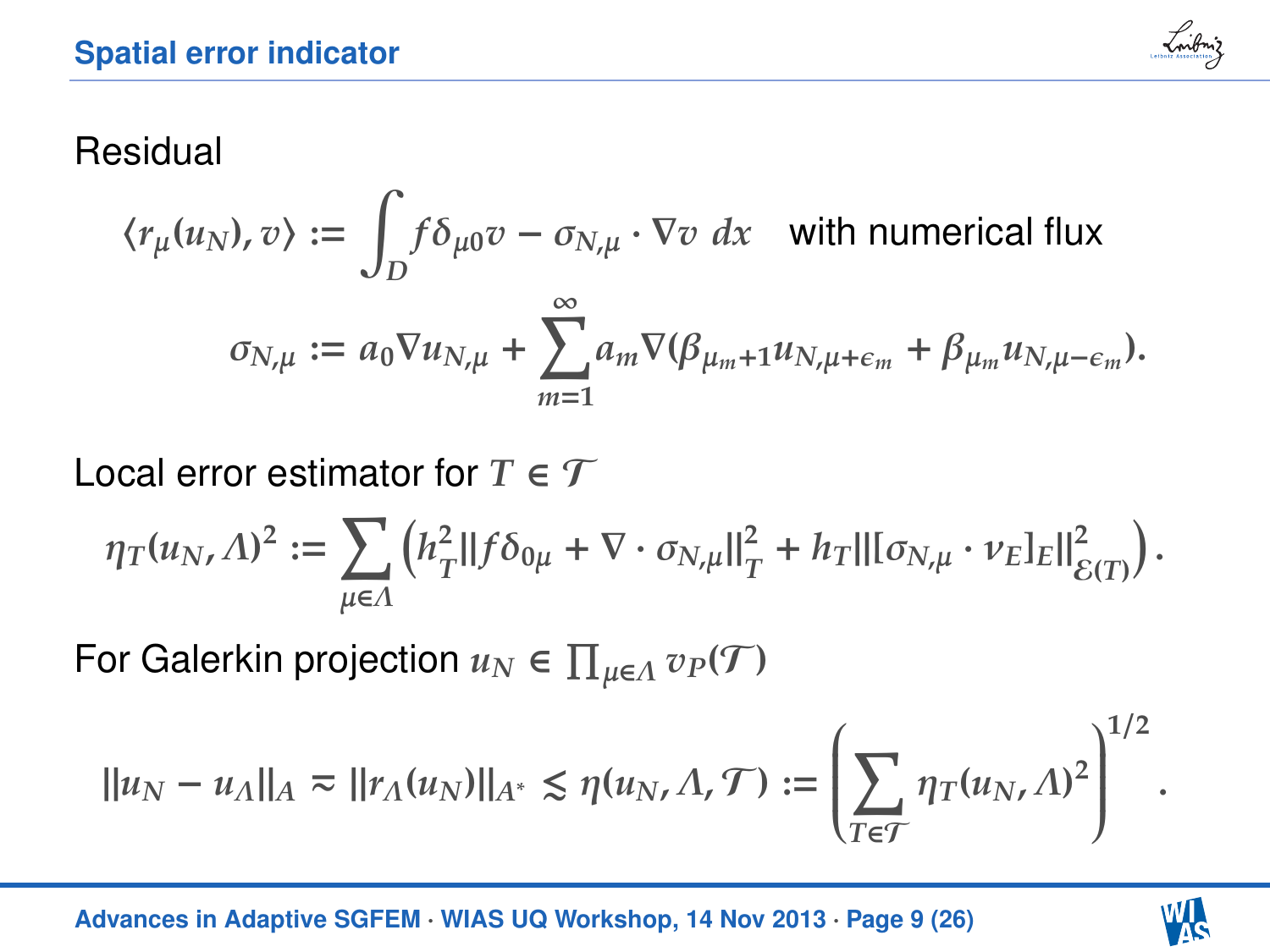

# Combined upper error bound [EGSZ1]

$$
\left|\left|u_N-u\right|\right|_{A}^2 \eqsim \left|\left|r(u_N)\right|\right|_{A^*}^2 \lesssim \eta(u_N,\Lambda,\mathcal{T})^2 + \zeta(u_N,\partial \Lambda)^2
$$

### **adaptive algorithm**

- evaluate Galerkin solution *u<sup>N</sup>*
- evaluate error bounds  $\eta(u_N, \Lambda, \mathcal{T})$  and  $\zeta(u_N, \partial \Lambda)$
- spatial refinement if  $\eta$  dominates
- stochastic refinement if  $\zeta$  dominates
- enlarge active set Λ

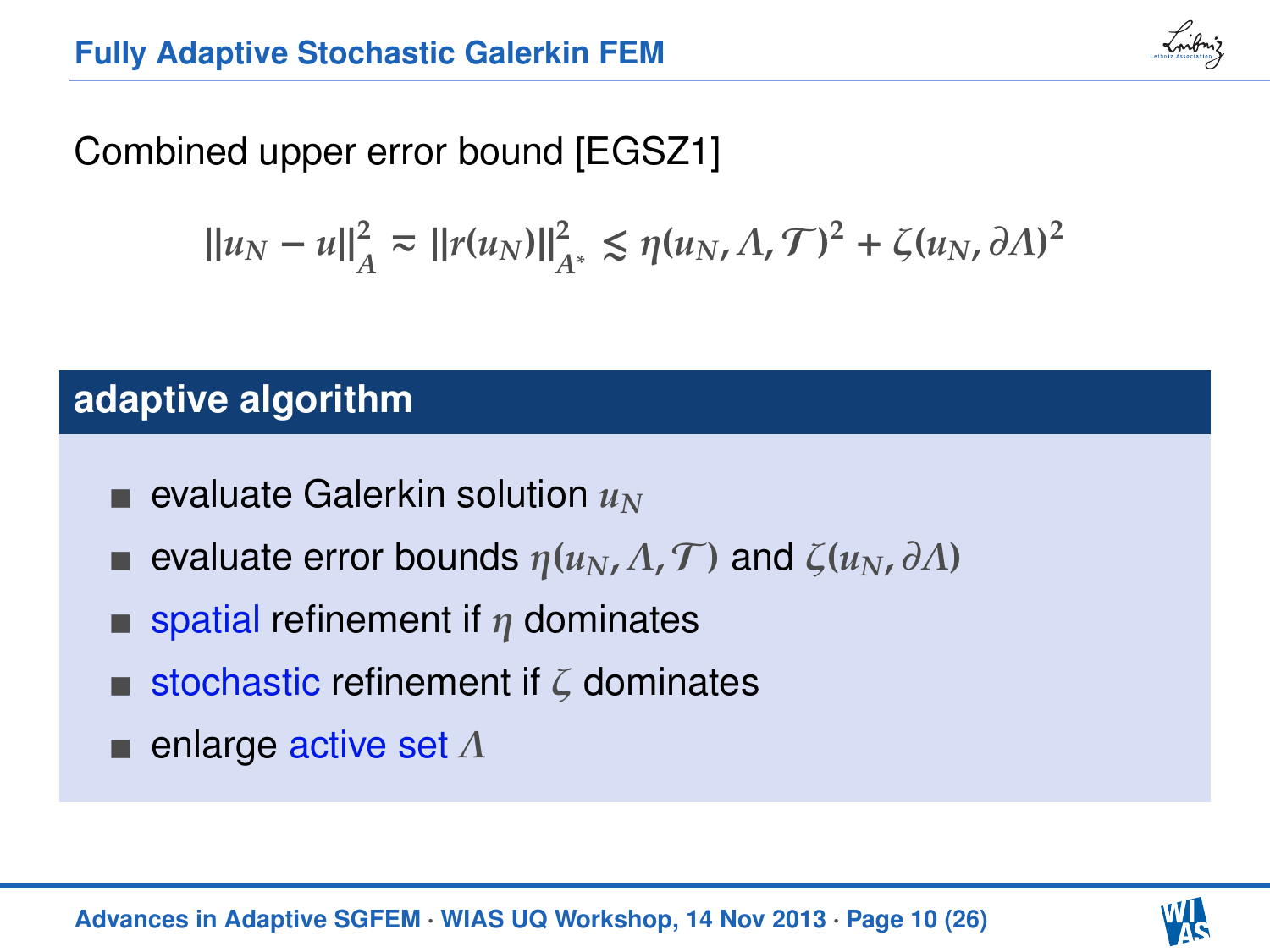

Let  $V_\mu = V_p(\mathcal{T}_\mu) \subset H_0^1(D)$  for  $\mu \in \Lambda$  and some simplicial mesh  $\mathcal{T}_\mu$ of *D*.

Sparse approximation

$$
u_N(y,x)=\sum_{\mu\in\mathcal{F}}u_{N,\mu}(x)P_\mu(y),\quad u_N=(u_{N,\mu})_{\mu\in\mathcal{F}}\in\prod_{\mu\in\mathcal{F}}V_\mu.
$$

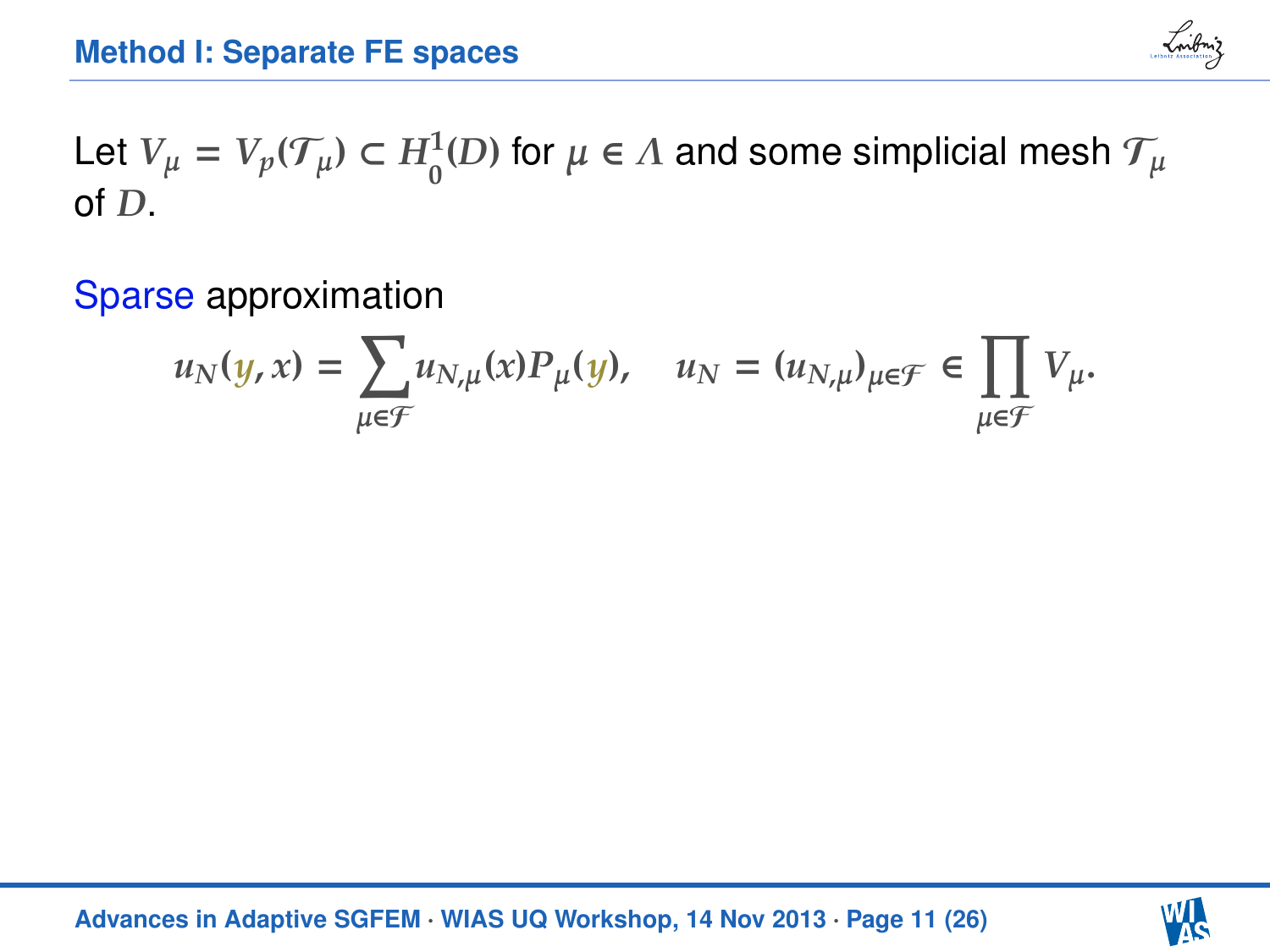

Let  $V_\mu = V_p(\mathcal{T}_\mu) \subset H_0^1(D)$  for  $\mu \in \Lambda$  and some simplicial mesh  $\mathcal{T}_\mu$ of *D*.

Sparse approximation

$$
u_N(y,x)=\sum_{\mu\in\mathcal{F}}u_{N,\mu}(x)P_\mu(y),\quad u_N=(u_{N,\mu})_{\mu\in\mathcal{F}}\in\prod_{\mu\in\mathcal{F}}V_\mu.
$$

Coupling requires projections between compatible FE spaces

- for any  $T \in \mathcal{T}_{\mu}$  and  $T' \in \mathcal{T}_{\mu'}$ ,  $T \cap T' \in \{\emptyset, T, T'\}$
- uniform local polynomial degree *p*
- localisation of projection errors for  $T \in \mathcal{T}_{\mu}$ ,  $\mu \in \Lambda$ ,

$$
\zeta_{\mu,T}(u_N) := \sum_{m=1}^{\infty} \left\| \frac{a_m}{a_0} \right\|_{L^{\infty}(D)} \left( \beta_{\mu_m+1} | u_{N,\mu+\epsilon_m} - \Pi_{\mu} u_{N,\mu+\epsilon_m} |_{H^1(T)} \right. \\ \left. + \beta_{\mu_m} | u_{N,\mu-\epsilon_m} - \Pi_{\mu} u_{N,\mu-\epsilon_m} |_{H^1(T)} \right).
$$

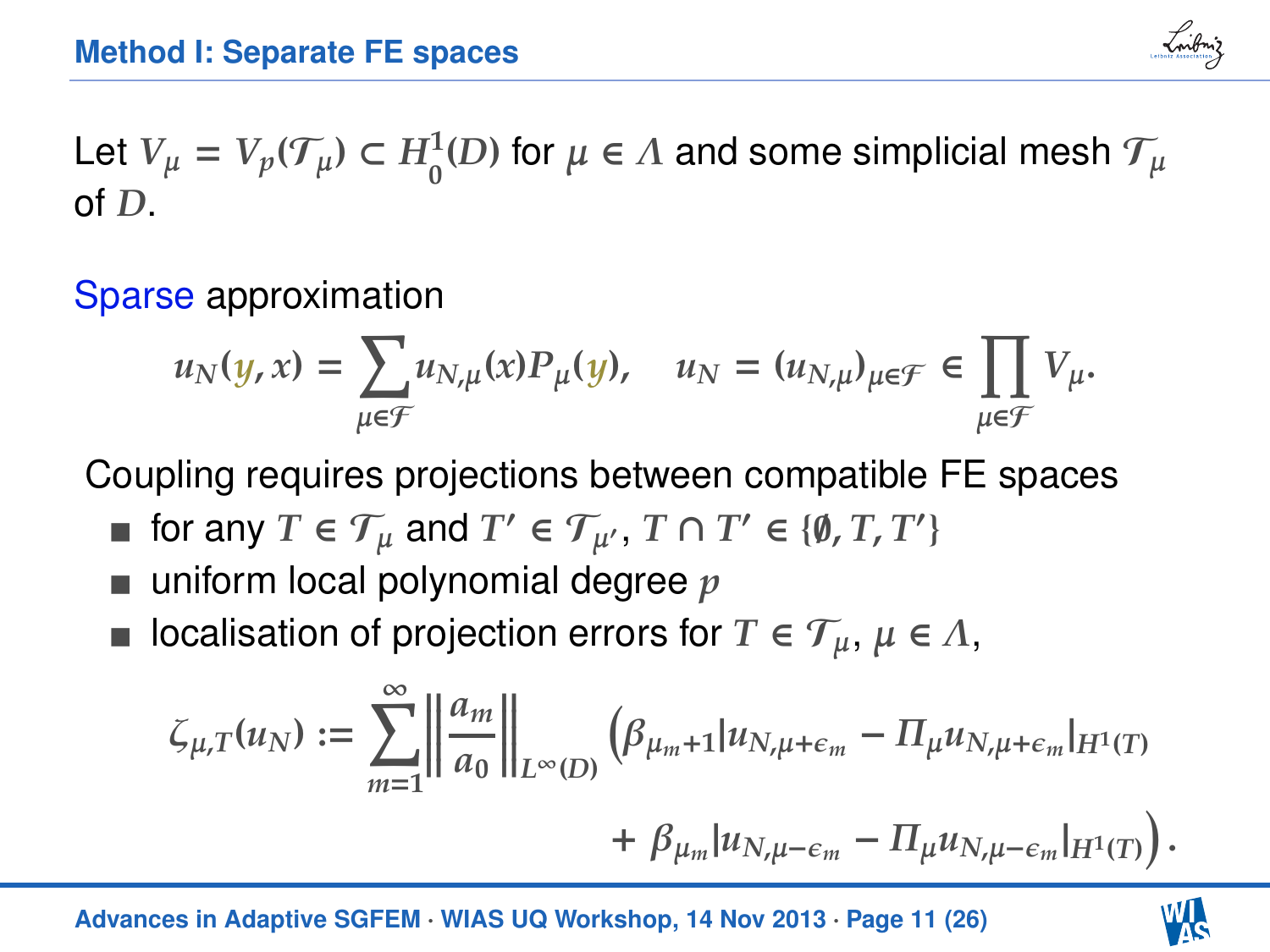



mesh [] (iteration 15) mesh [0001] (iteration 15) mesh [000001] (iteration 15)



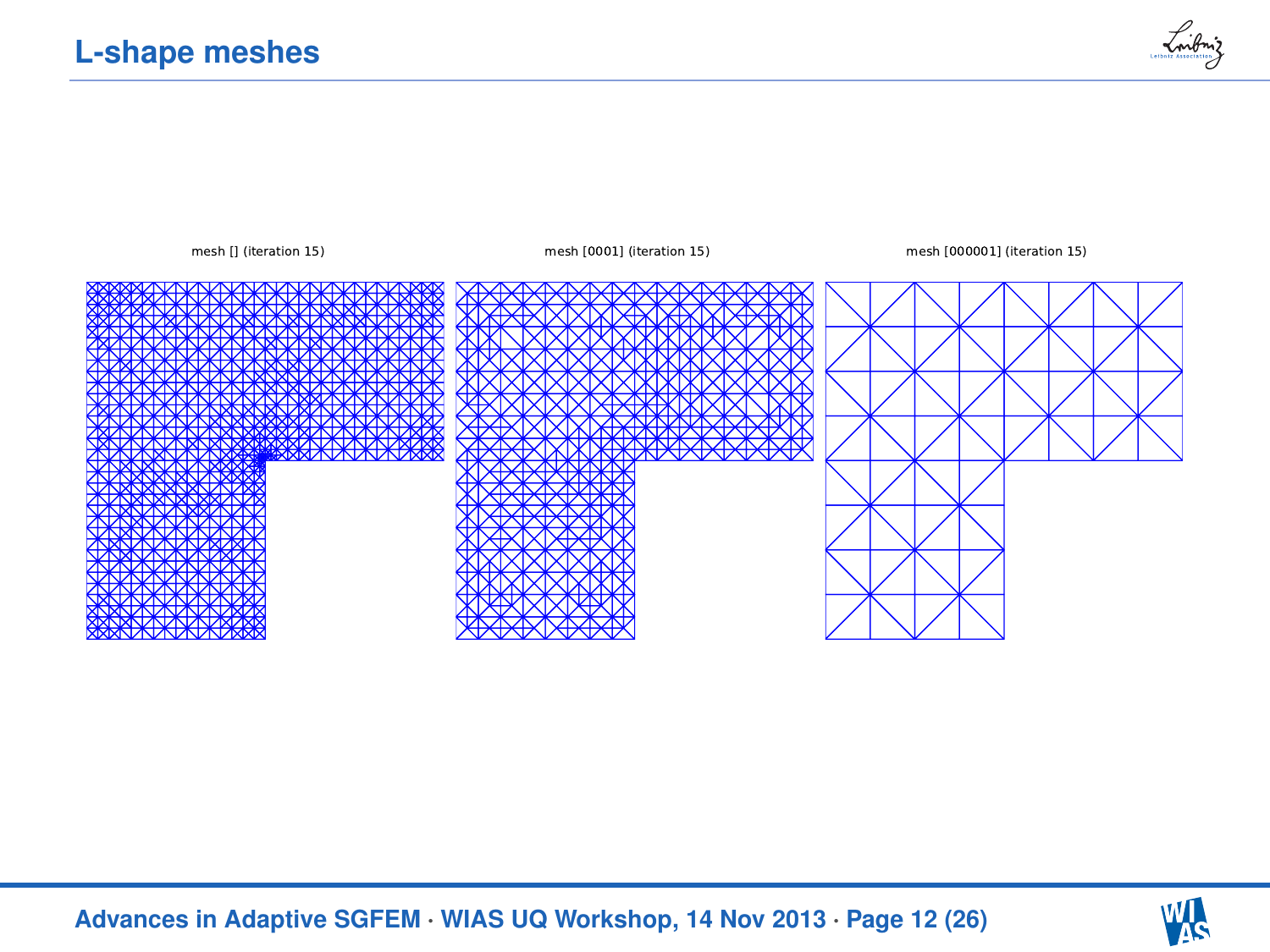#### **L-shape and square efficiency**



$$
a_m(x, y) := m^{\alpha} \cos(\pi \beta_1(m)x) \cos(\pi \beta_2(m)y))
$$

■ scaled s.t. 
$$
\sum_{m=1}^{\infty} a_m = 9/10
$$

 $\blacksquare$  bodied on:  $\sum_{m=1}^{m}$   $\binom{m}{m}$  = 57.10<br>
■  $\alpha$  = −2 (slow decay) and  $\alpha$  = −4 (fast decay)

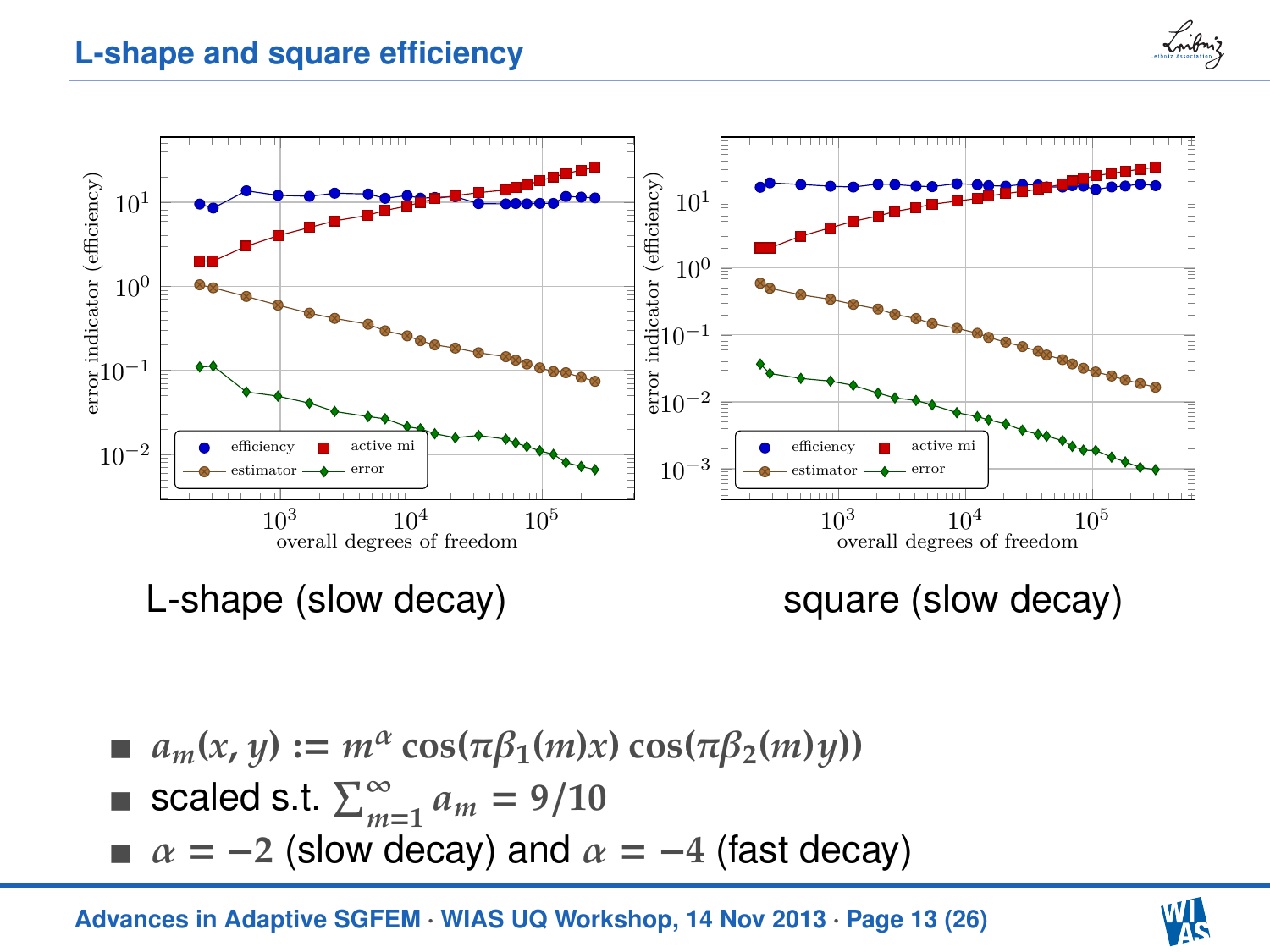



**[Advances in Adaptive SGFEM](#page-0-0)** · **WIAS UQ Workshop, 14 Nov 2013** · **Page 14 (26)**

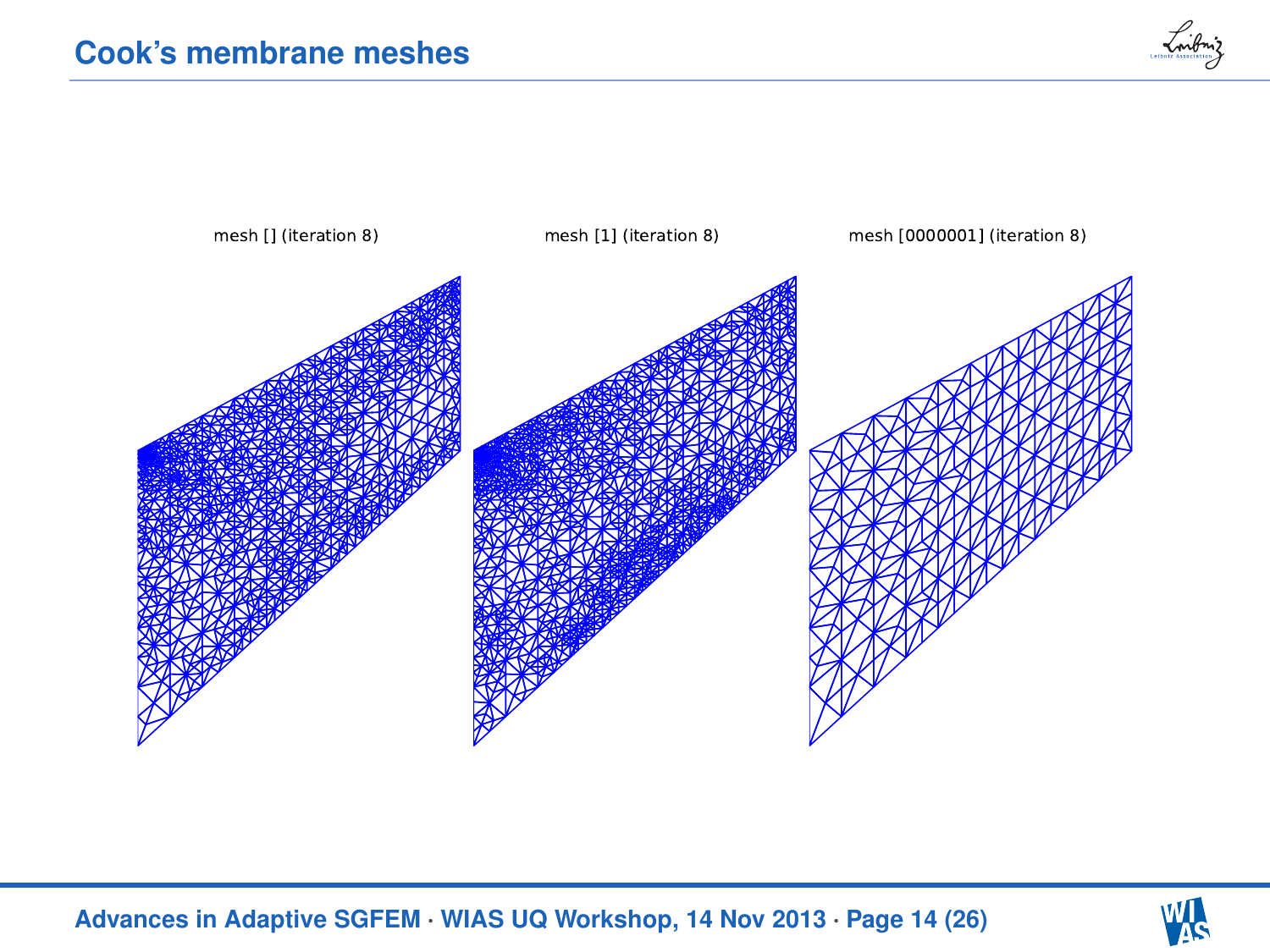

# Employ

- uniform local polynomial degree  $p > 1$
- single mesh  $\mathcal T$  for all active indices  $\mu \in \Lambda$
- no projection errors among active coefficients

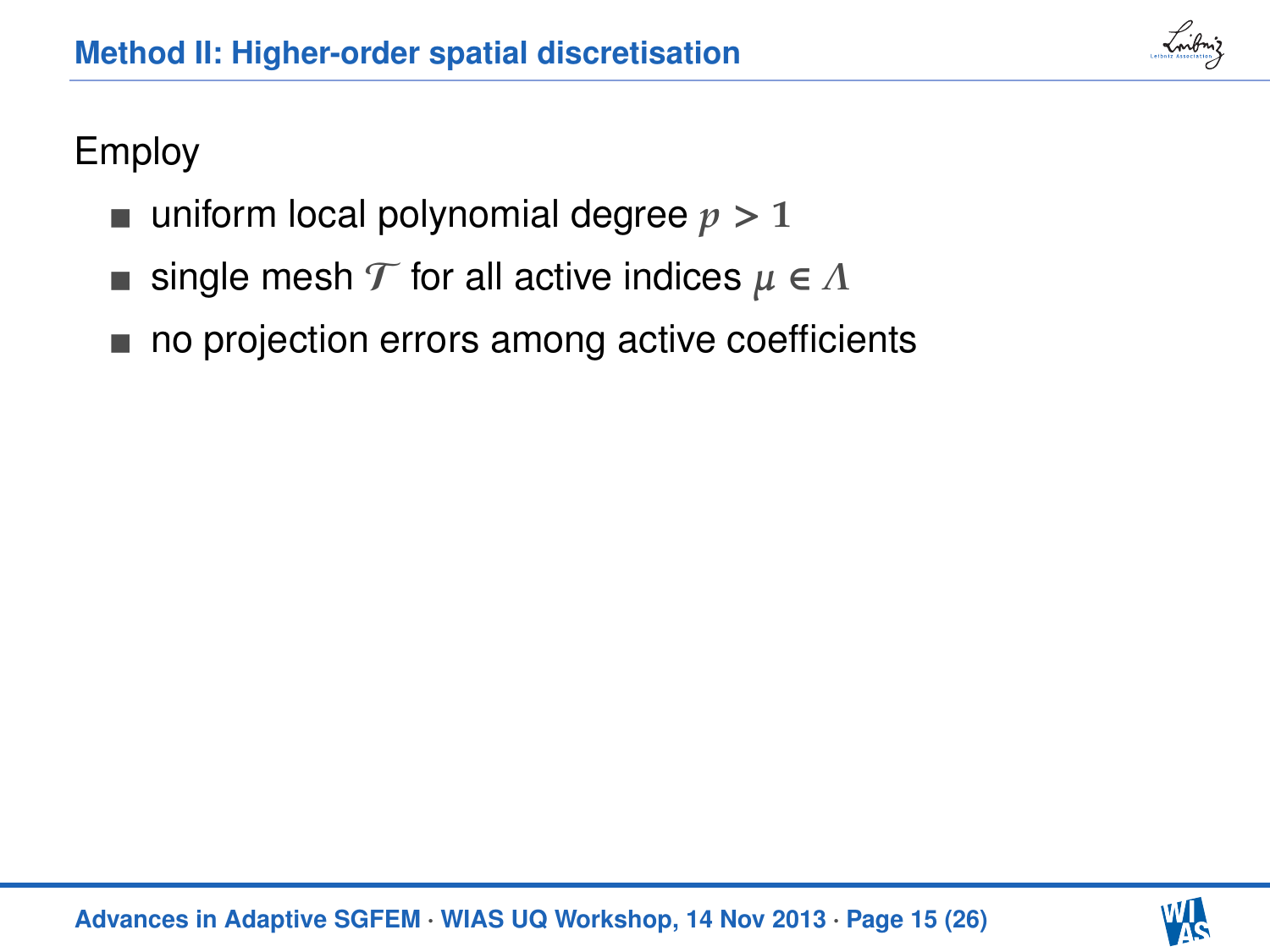

# Employ

- uniform local polynomial degree  $p > 1$
- single mesh  $\mathcal T$  for all active indices  $\mu \in \Lambda$
- no projection errors among active coefficients

Adaptive algorithm is provably convergent [EGSZ2] since the quasi-error

$$
\|u_n-u\|_A^2+\xi\eta(u_N,\Lambda,\mathcal{T})^2+\omega\zeta(u_N,\partial\Lambda)
$$

is a contraction w.r.t. combined stochastic/spatial refinement.

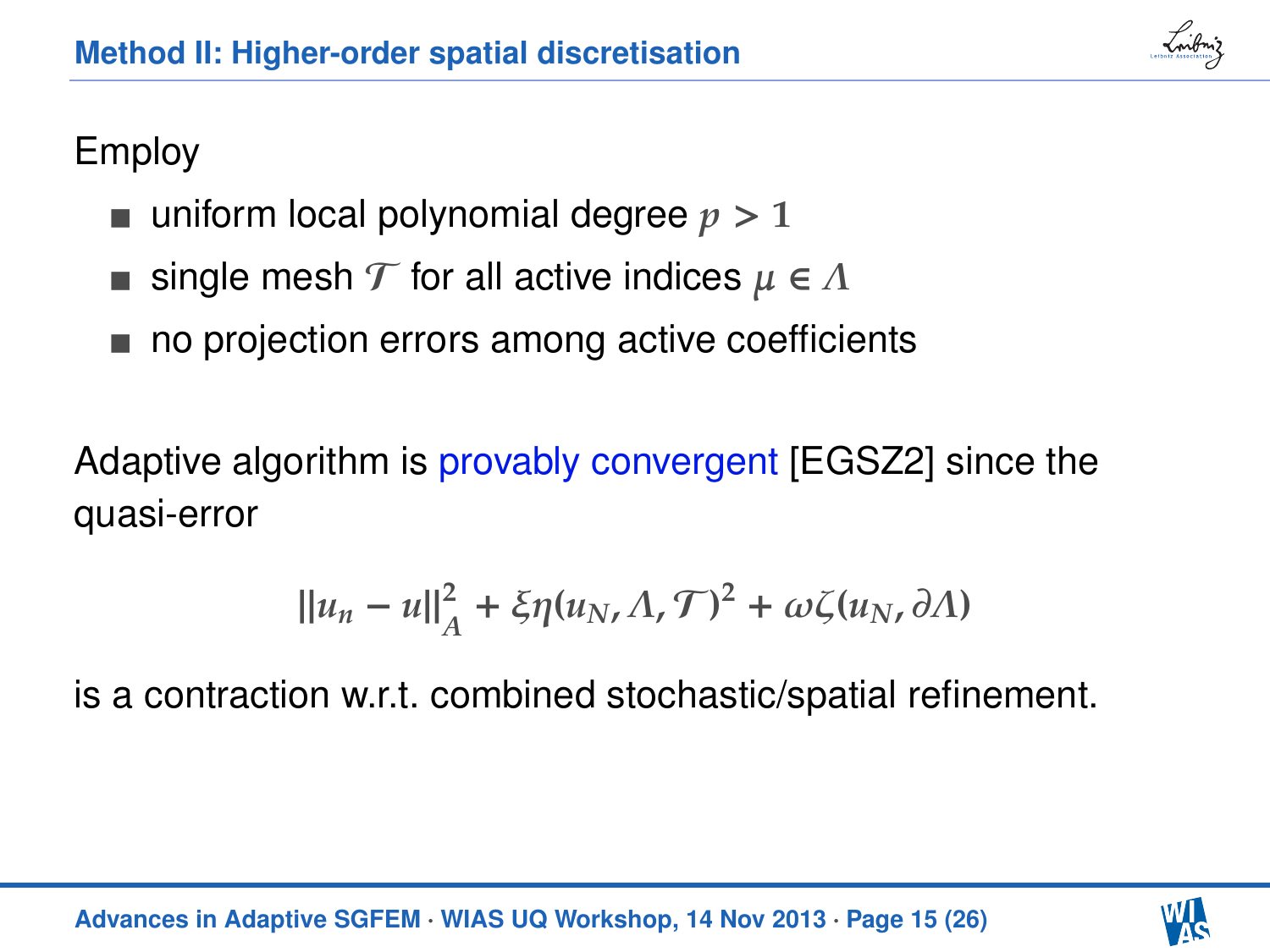



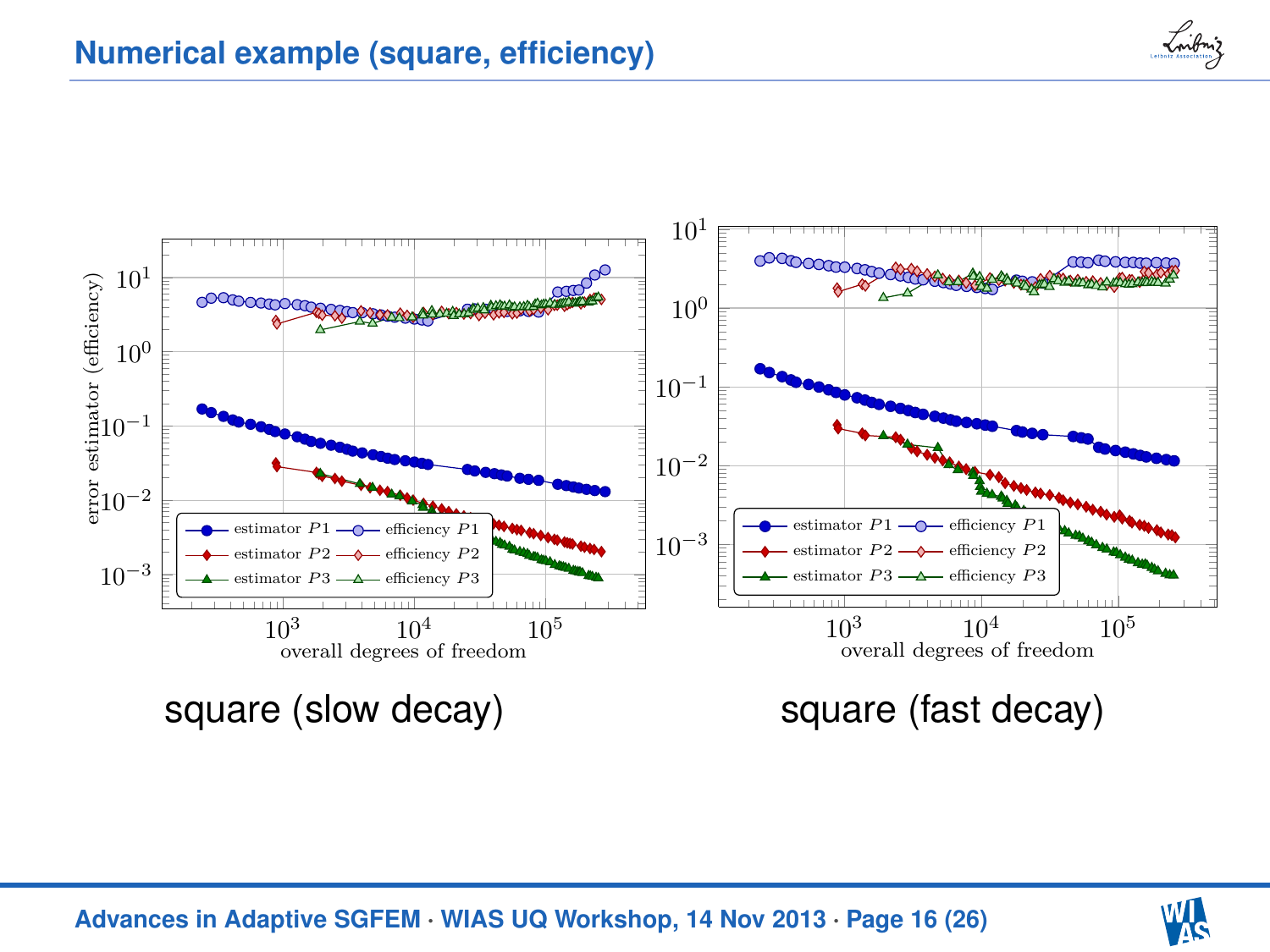





**[Advances in Adaptive SGFEM](#page-0-0)** · **WIAS UQ Workshop, 14 Nov 2013** · **Page 17 (26)**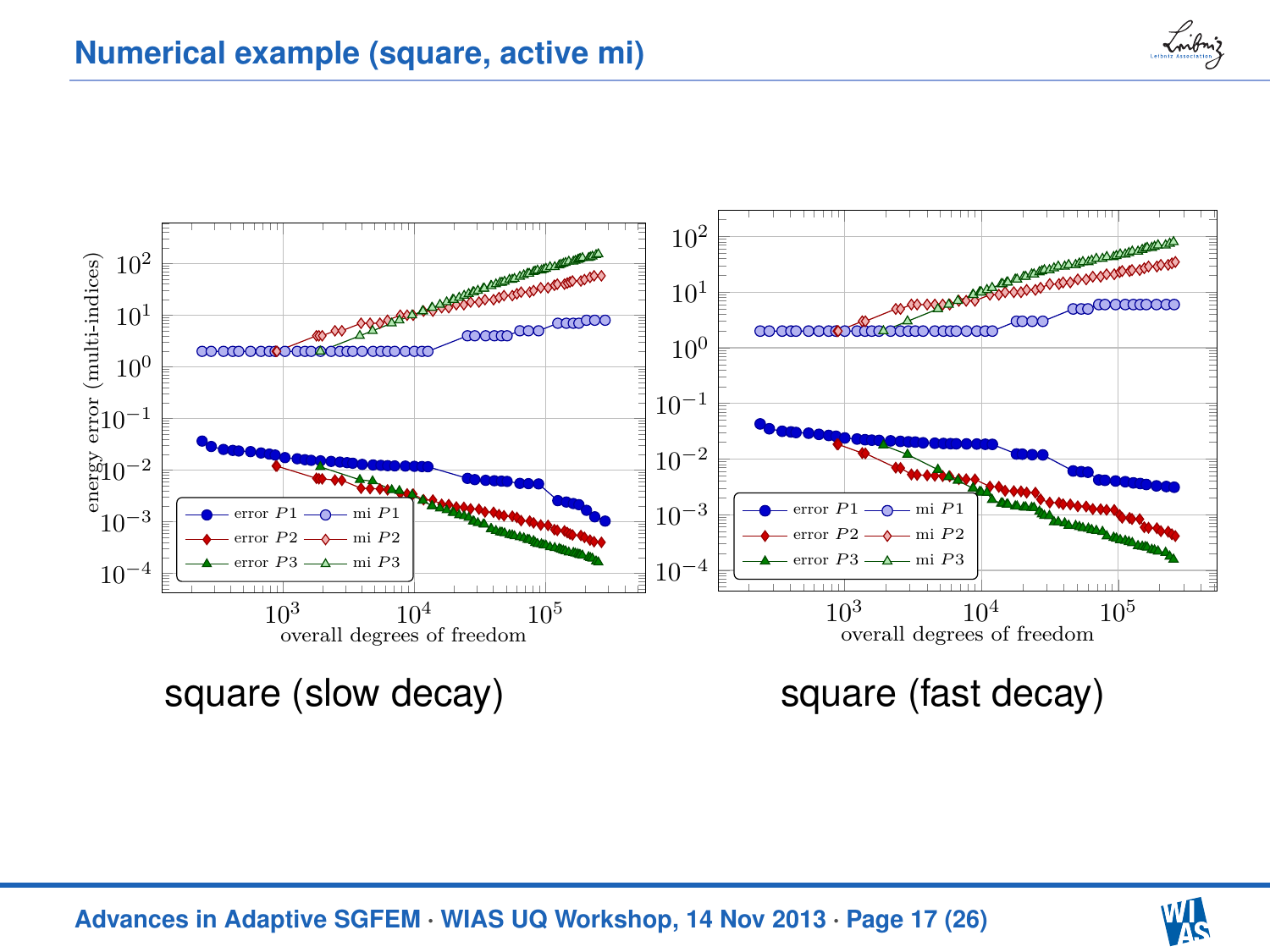



### error estimator and error: P1 (left) and P3 (right)



**[Advances in Adaptive SGFEM](#page-0-0)** · **WIAS UQ Workshop, 14 Nov 2013** · **Page 18 (26)**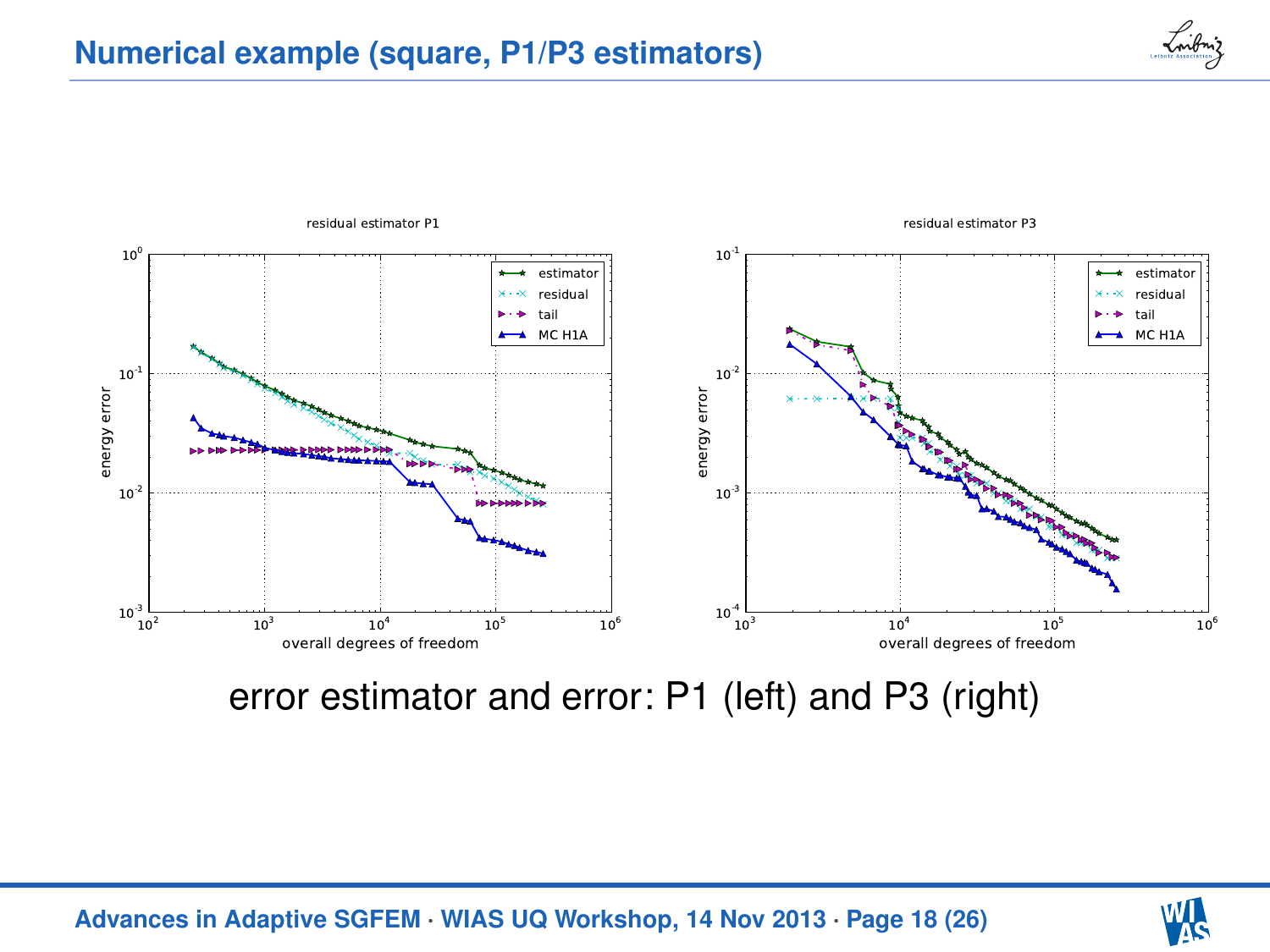



mesh sizes (left) and active multiindices (right)



**[Advances in Adaptive SGFEM](#page-0-0)** · **WIAS UQ Workshop, 14 Nov 2013** · **Page 19 (26)**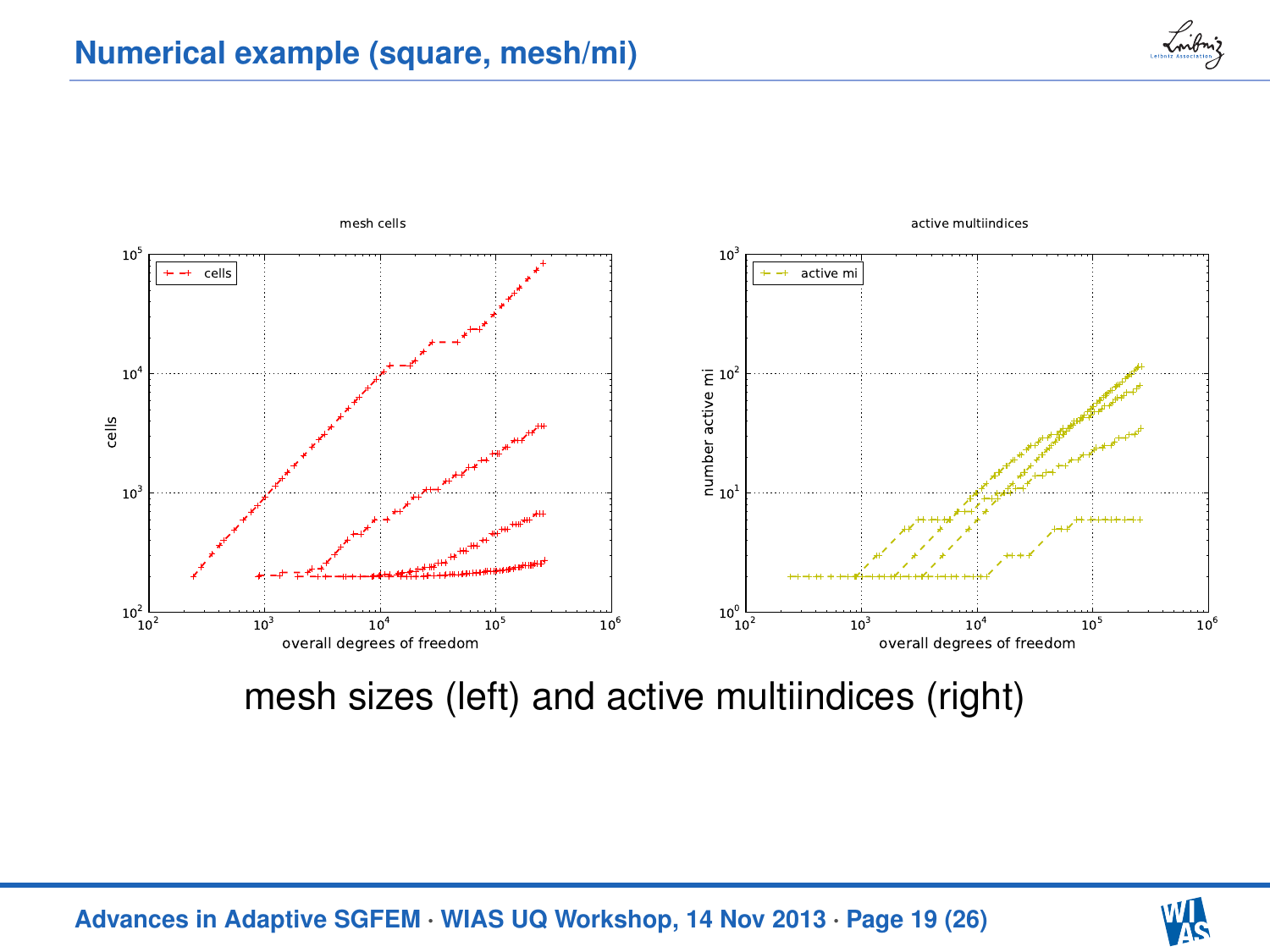



method I (sparse) vs. method II (higher order)



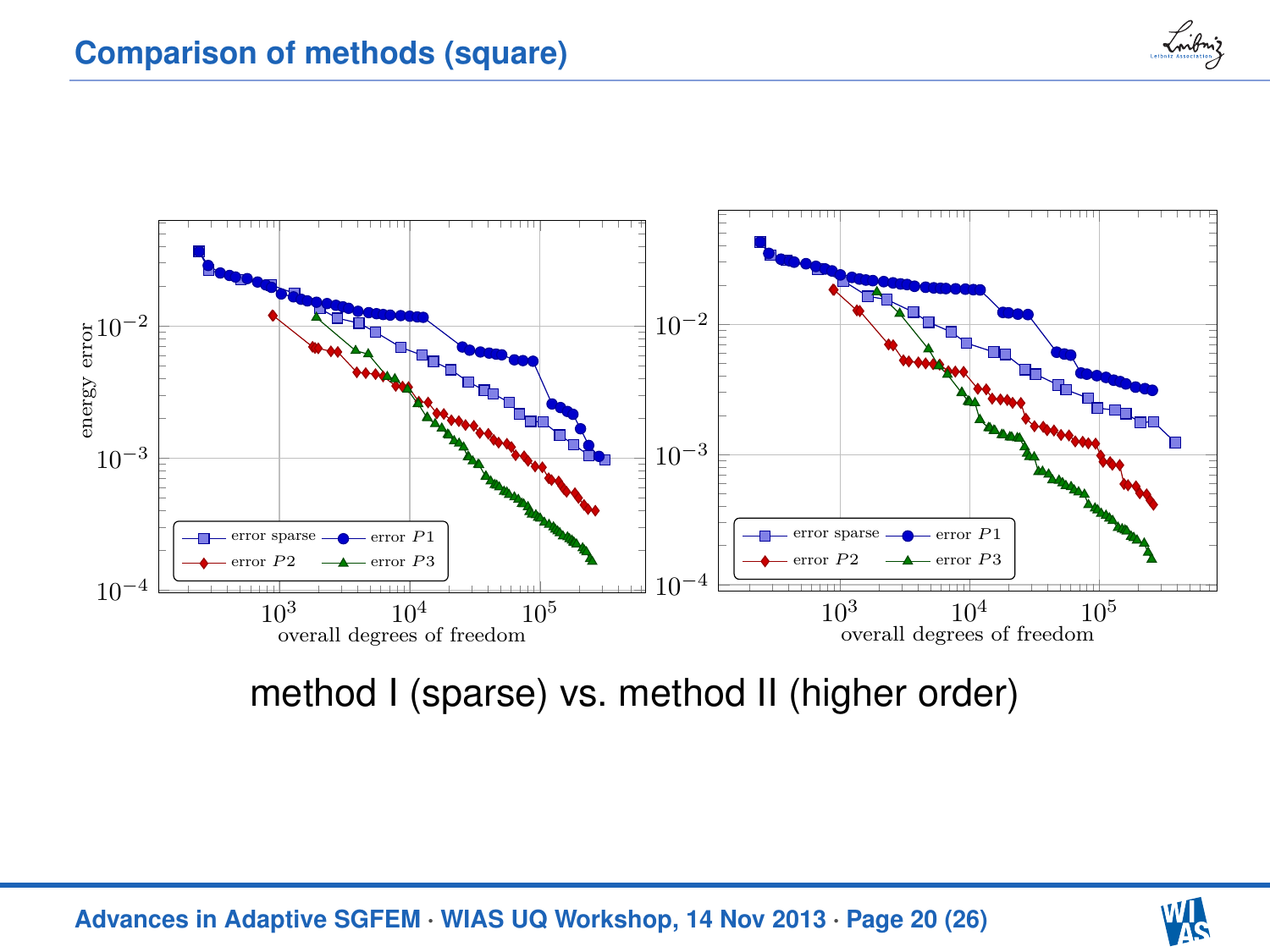

For approximation  $u_N \in V_N$  of *u* recall residual

$$
\mathcal{R}\text{es}(v) := \int_D f v - \int_D \sigma_N \cdot \nabla v \ dx
$$

with discrete flux  $\sigma_N := a \nabla u_N$ . It holds

$$
||u - u_N||_A \approx ||\mathcal{R}es||_{A^*}.
$$

Any  $q$  ∈  $H$ (div, *D*) yields

$$
\|\mathcal{R}\text{es}\|_{A^*} = \sup_{\substack{v \in V \\ \|v\|_A = 1}} \int_D (f + \nabla \cdot q) v \, dx + \int_D (\sigma_N - q) \cdot \nabla v \, dx.
$$

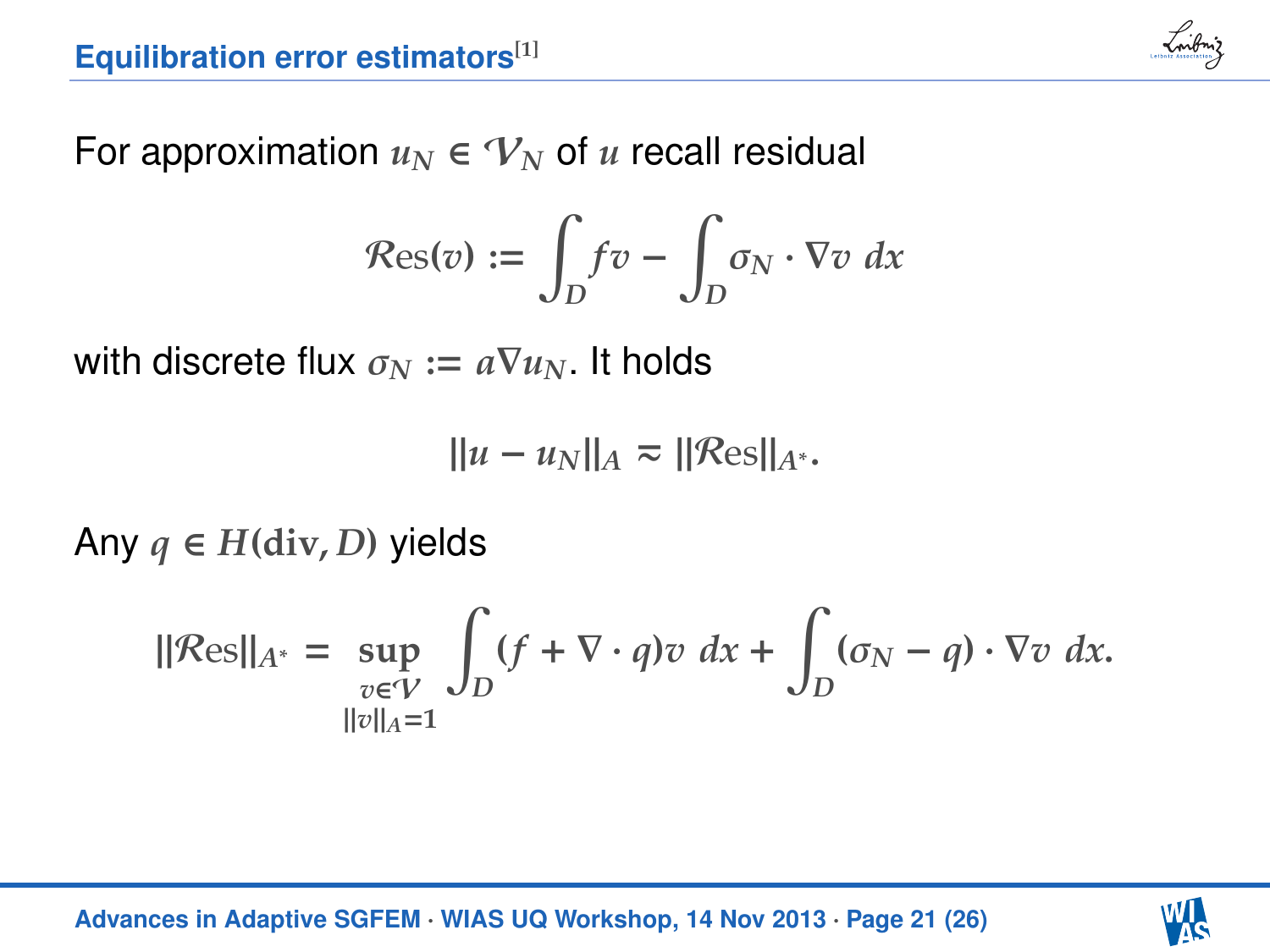

Different methods available to construct  $q \in H(\text{div}, D)$  s.t.

$$
\int_{T} (f + \nabla \cdot q) v \, dx \leq \underbrace{C_{P,T} \operatorname{osc}_{T,q}}_{=: \widetilde{\operatorname{osc}}_{T,q}} ||\nabla v||_{L^{2}(T)},
$$

e.g. for  $\int_T \nabla \cdot q + f_T dx = 0$ .

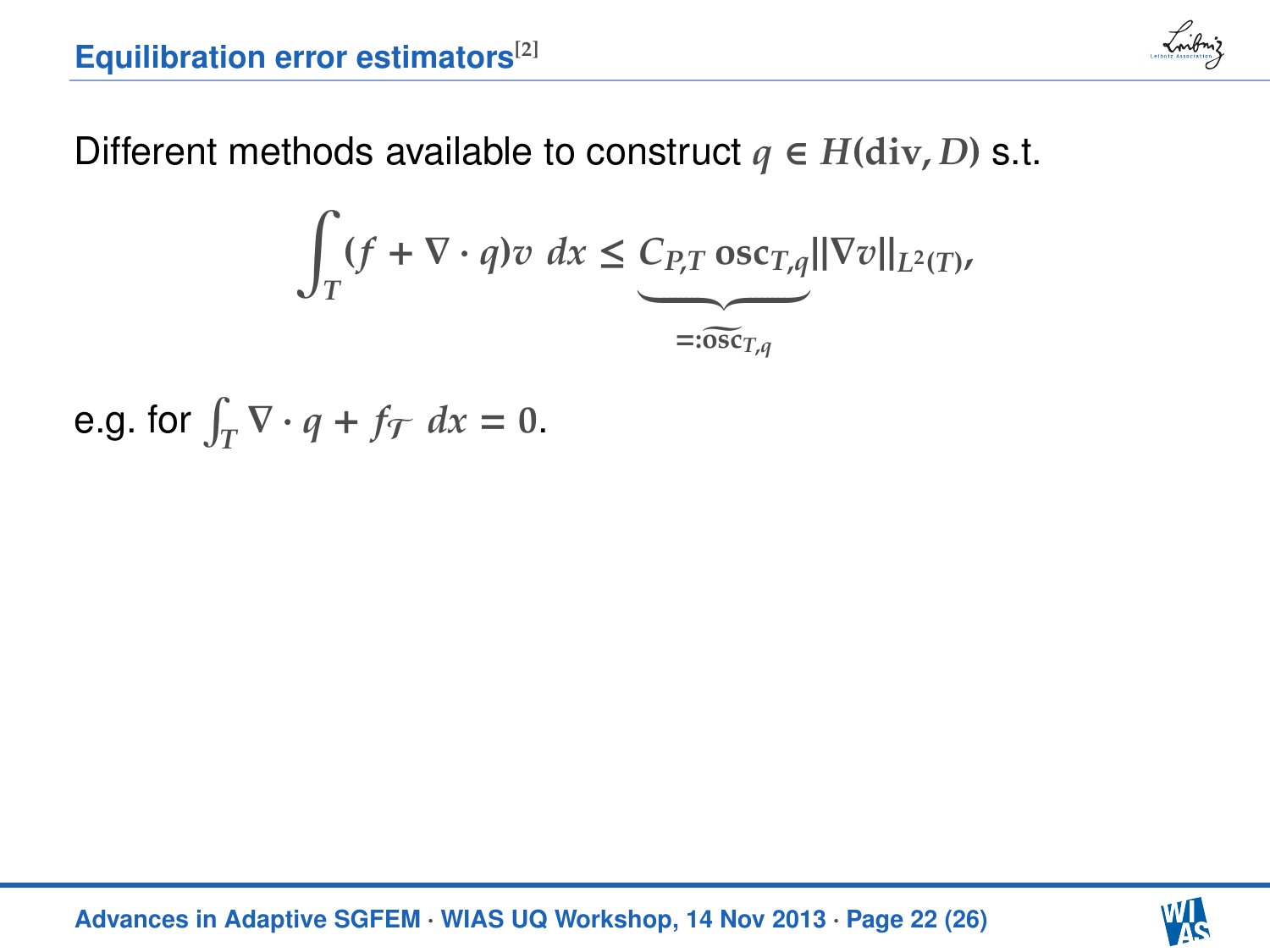

Different methods available to construct  $q \in H(\text{div}, D)$  s.t.

$$
\int_{T} (f + \nabla \cdot q) v \, dx \leq \underbrace{C_{P,T} \operatorname{osc}_{T,q} ||\nabla v||_{L^{2}(T)}}_{=: \widetilde{\operatorname{osc}}_{T,q}}
$$

e.g. for  $\int_T \nabla \cdot q + f_T dx = 0$ . Then,

$$
\|\mathcal{R}\text{es}\|_{A^*} = \sup_{\substack{v \in V \\ ||v||_{A} = 1}} \sum_{T \in \mathcal{T}} \int_T (f + \nabla \cdot q) v \, dx + \int_T (q - \sigma_N) \cdot v \, dx
$$

$$
\leq \left( \sum_{T \in \mathcal{T}} \left( \widetilde{\text{osc}}_{T,q} + \underbrace{||a^{-1/2}(\sigma_N - q)||_{L^2(T)}}_{=: \eta_T(q)} \right)^2 \right)^{1/2}
$$

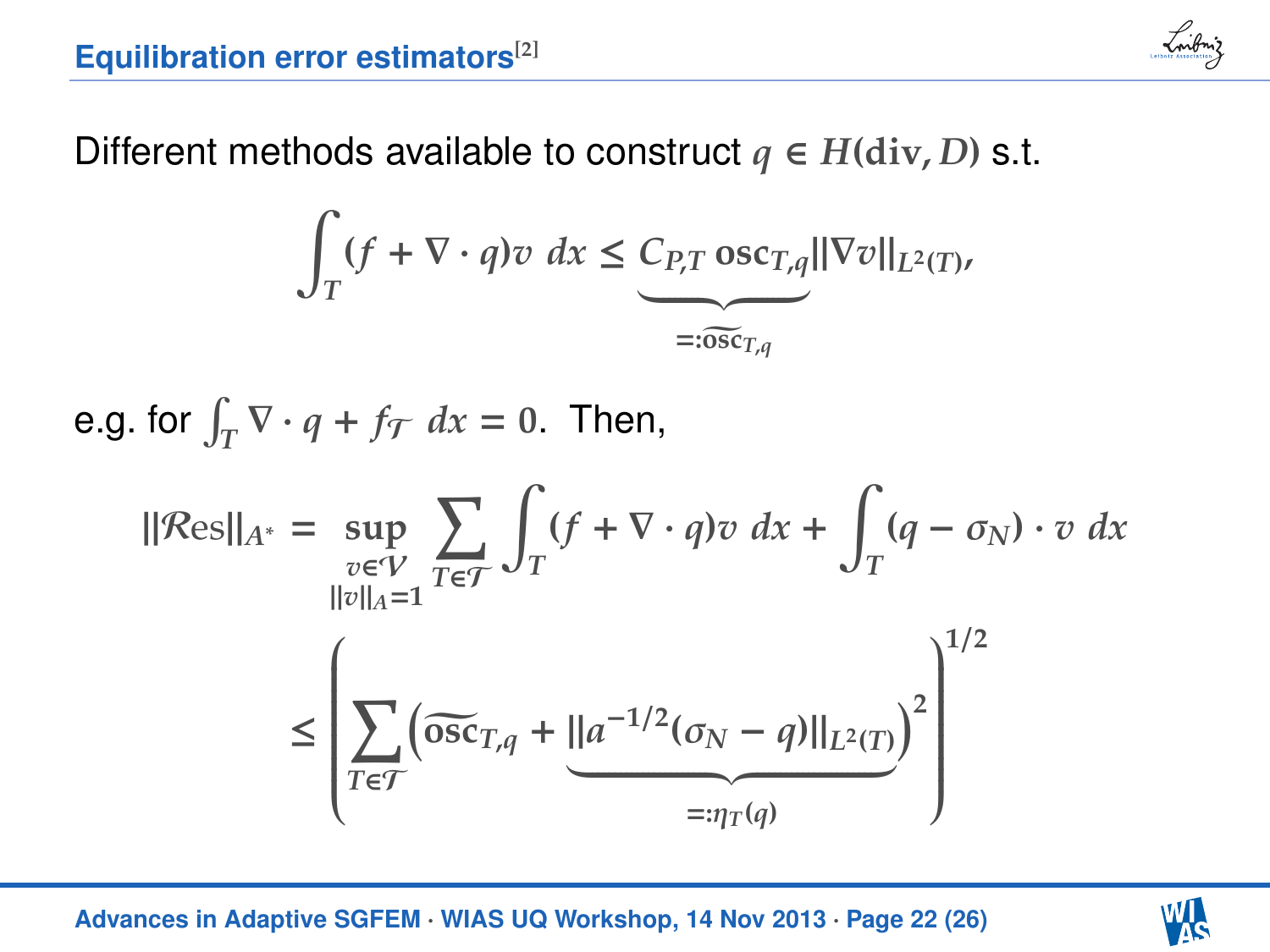

## In stochastic setting

- determine  $q_v \in H(\text{div}, D)$  with  $\int_T \nabla \cdot q_v + f_T \delta_{v0} dx = 0, v \in \Lambda$
- **i** it then holds

$$
||r_{\nu}(u_N)||_{A^*}^2 \le \sum_{T \in \mathcal{T}} \left( ||a_0^{-1/2}(q_{\nu} - \sigma_{N,\nu})||_{L^2(T)} + \widetilde{\mathrm{osc}}_{\mathcal{T},q_{\nu}} \right)^2
$$

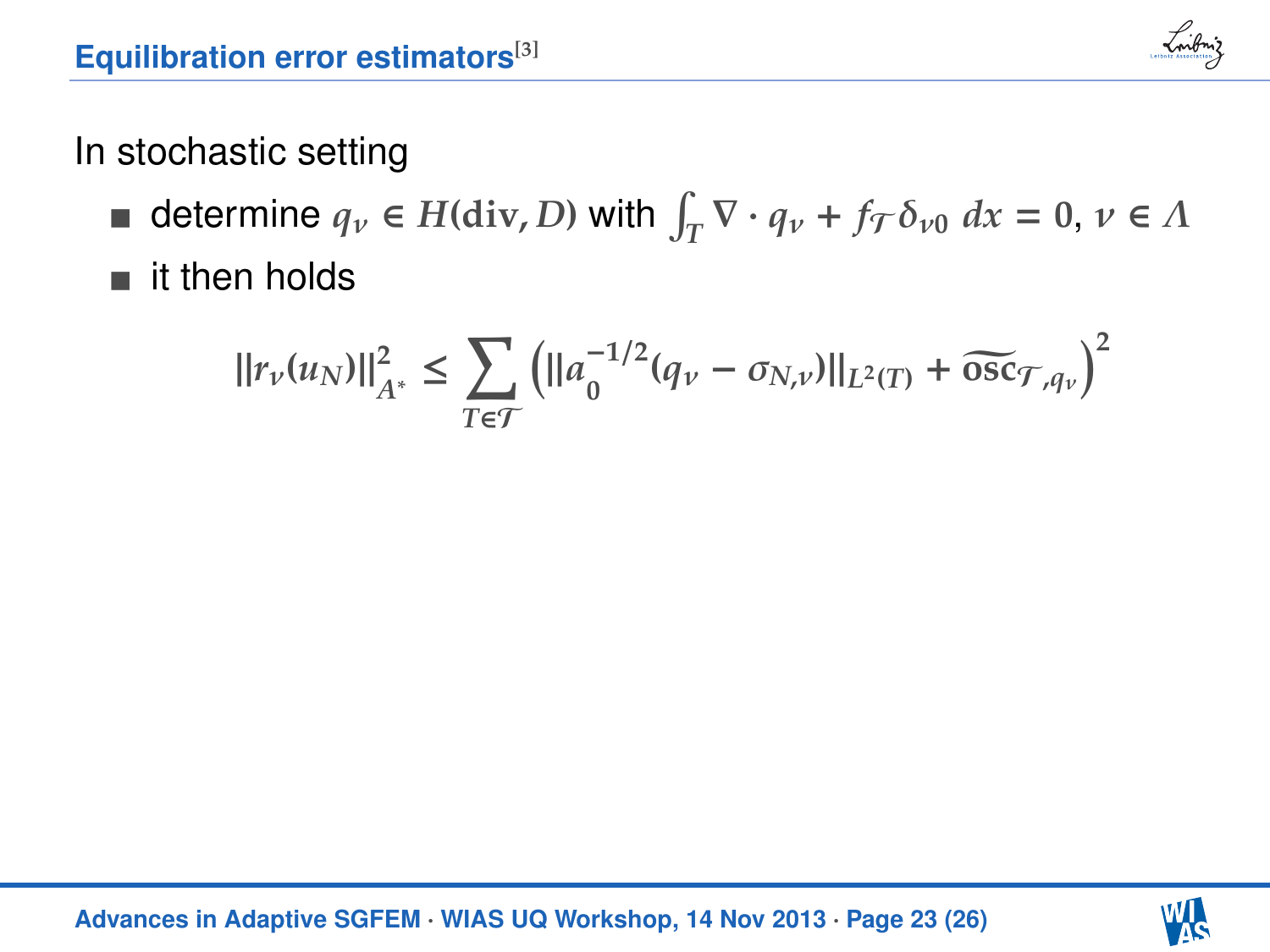

# In stochastic setting

- determine  $q_v \in H(\text{div}, D)$  with  $\int_T \nabla \cdot q_v + f_T \delta_{v0} dx = 0, v \in \Lambda$
- it then holds

$$
||r_{\nu}(u_N)||_{A^*}^2 \le \sum_{T \in \mathcal{T}} \left( ||a_0^{-1/2}(q_{\nu} - \sigma_{N,\nu})||_{L^2(T)} + \widetilde{\text{osc}}_{\mathcal{T},q_{\nu}} \right)^2
$$

alobal minimisation for any discrete space  $O(T) \subset H(\text{div}, D)$ 

$$
q_{\nu} = \mathrm{argmin}_{\tau \in Q(\mathcal{T})} \left\{ ||a_0^{-1/2}(\tau - \sigma_{N,\nu})||_{L^2(D)} \right\}
$$

e.g.  $RT_k(T)$  or  $BDM_k(T)$  with order k equal or greater than polynomial order of discrete flux  $\sigma_{N,\nu} \in P_k(\mathcal{T}; \mathbb{R}^d)$ .

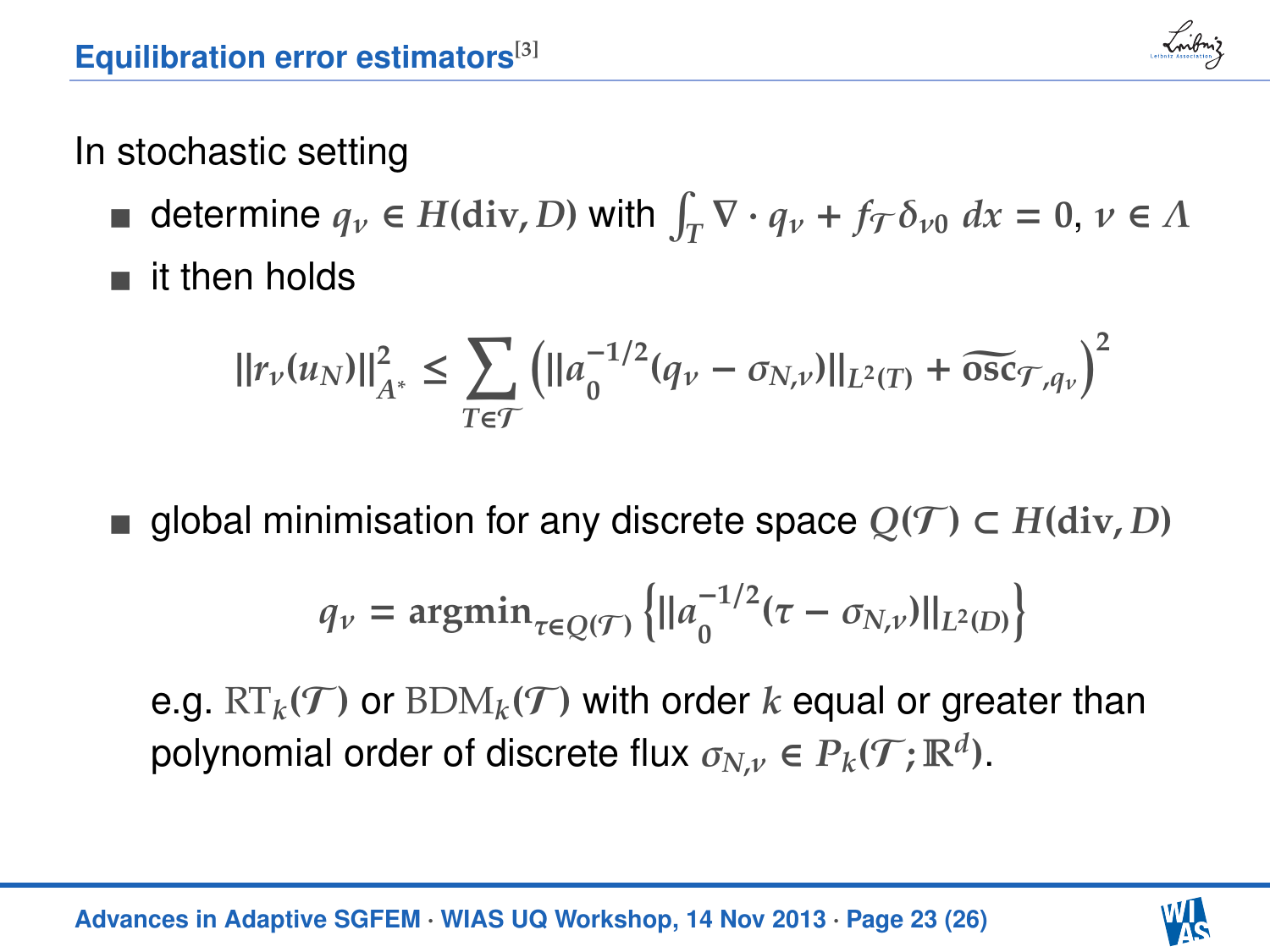



square example, slow decay



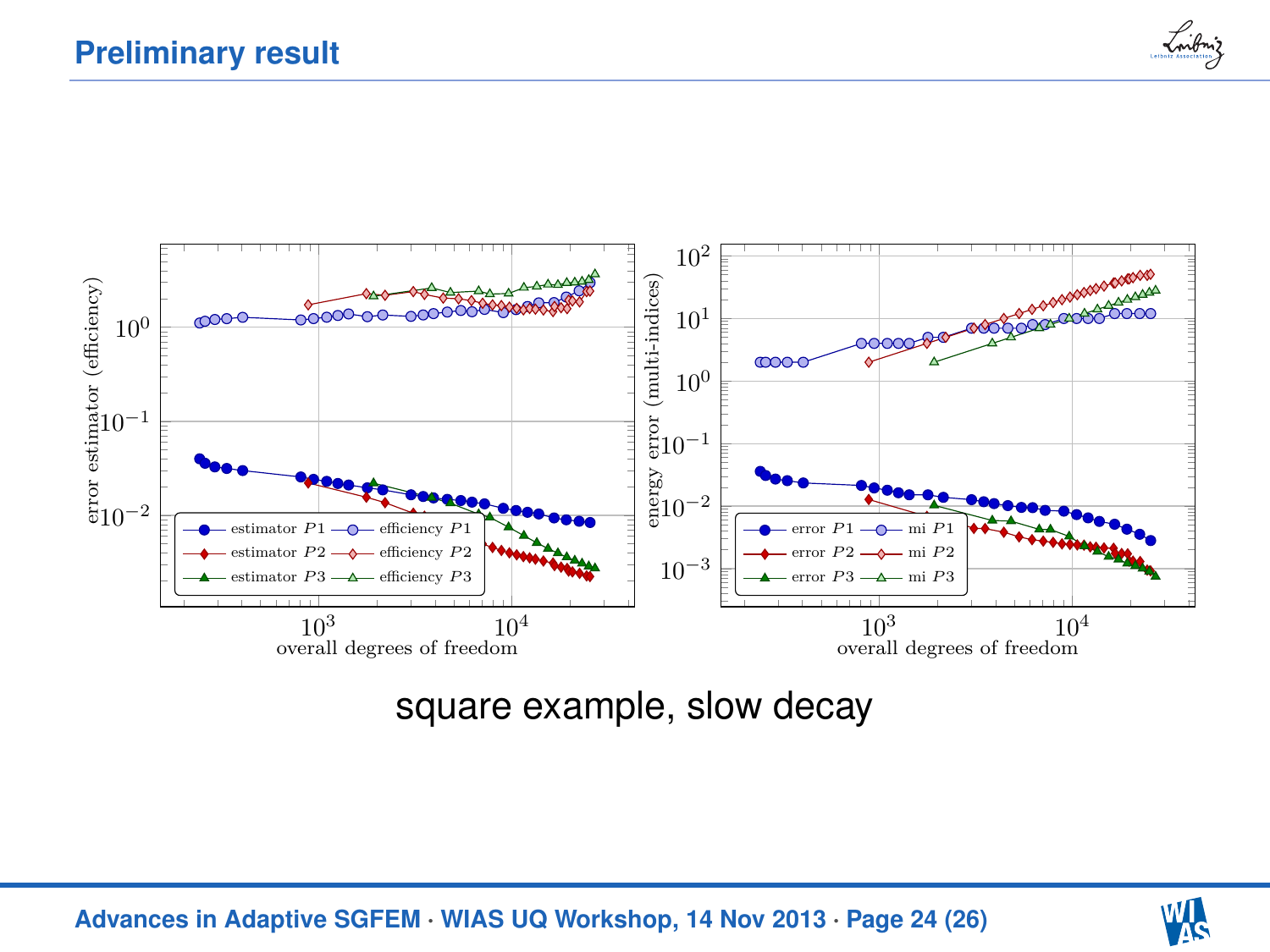

# Available results

- fully adaptive algorithms in spatial and stochastic variables
- construction of single-level or multilevel approximations
- based on techniques of adaptive FEM
- higher-order competitive with sparse approximations
- simulations carried out in open source framework ALEA

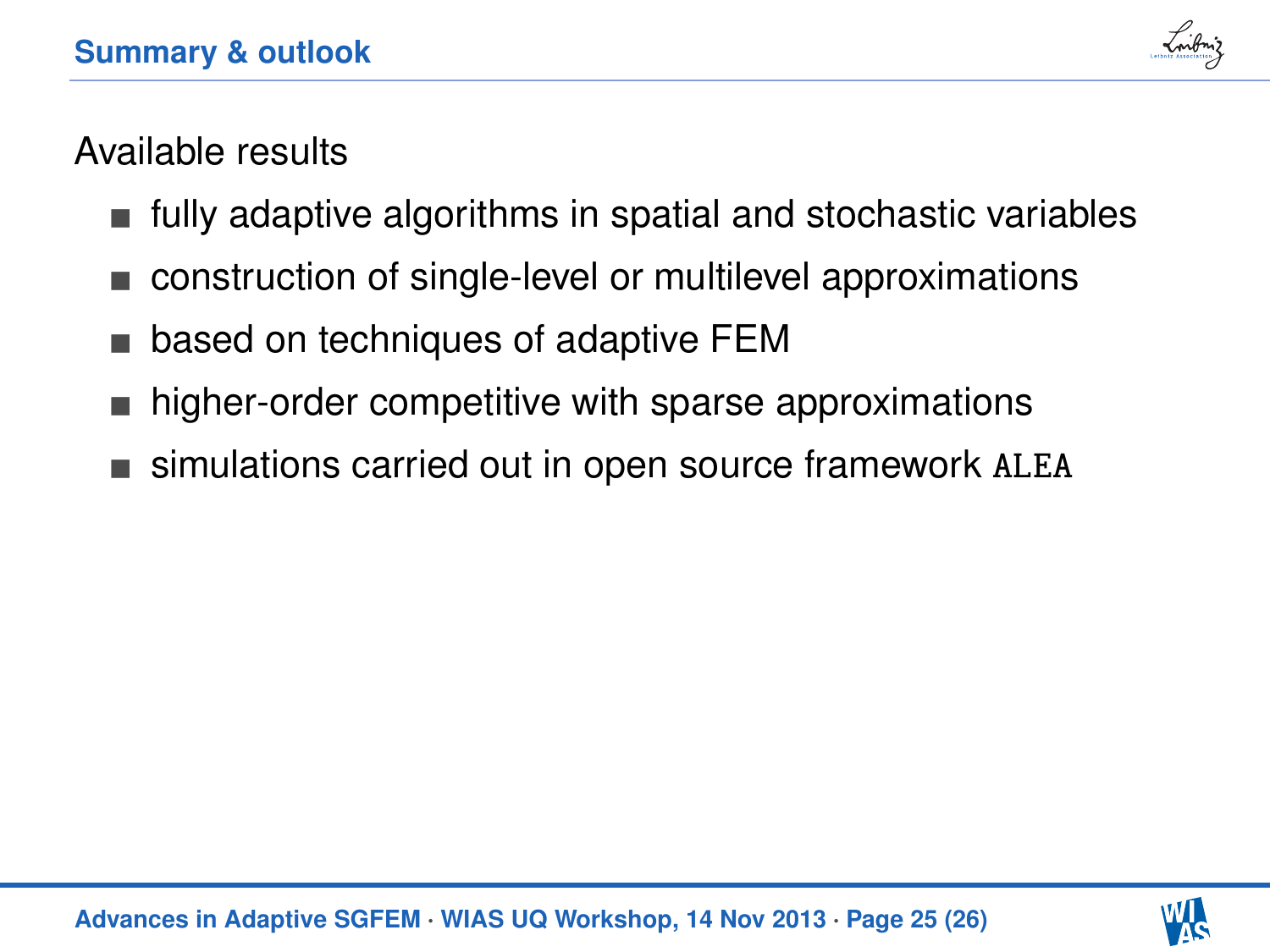

# Available results

- fully adaptive algorithms in spatial and stochastic variables
- construction of single-level or multilevel approximations
- based on techniques of adaptive FEM
- higher-order competitive with sparse approximations
- simulations carried out in open source framework ALEA

Current development

- guaranteed a posteriori error est., local equilibration [EM]
- ASGFEM with low-rank tensor approximation [EZ]